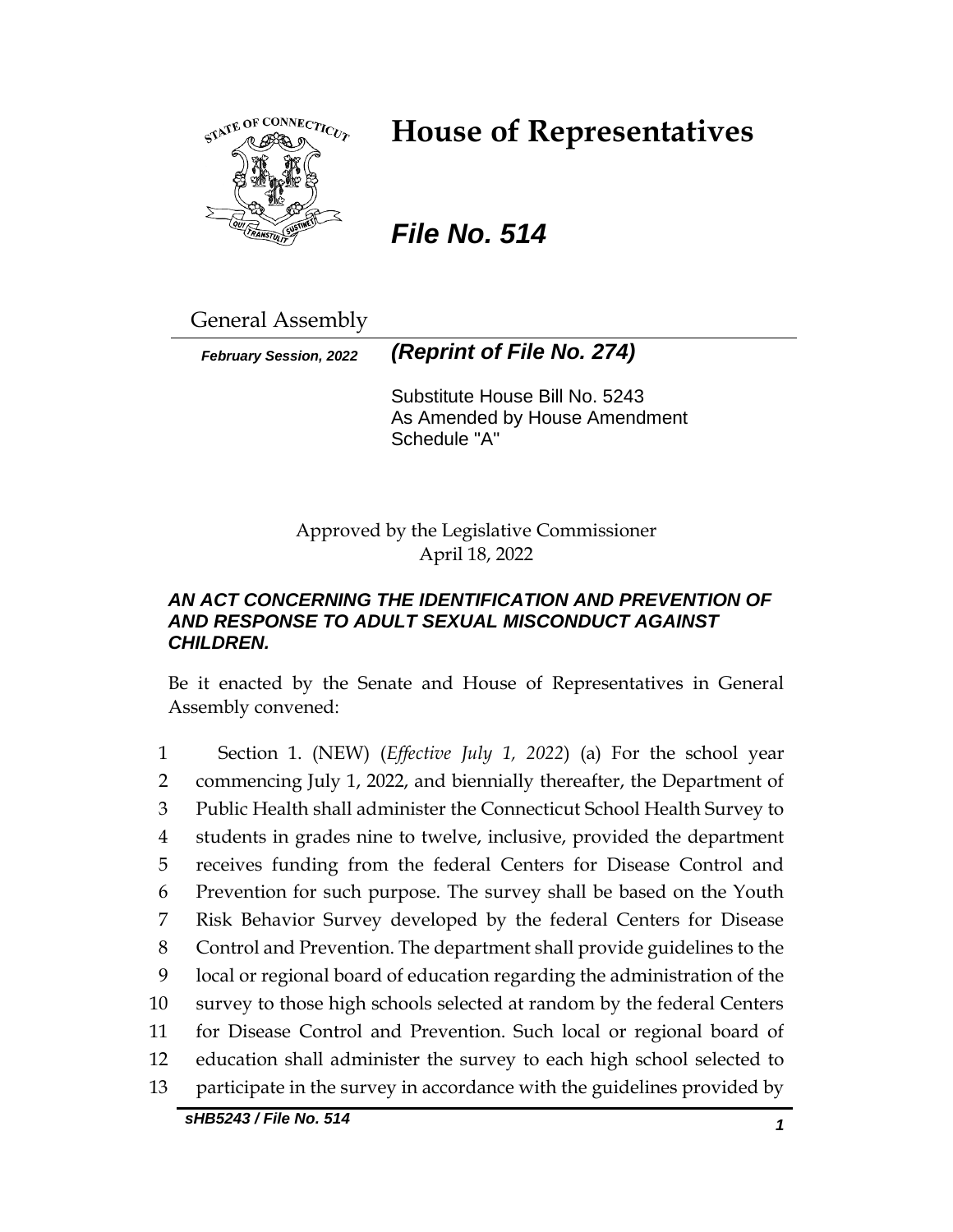the department, including, but not limited to, (1) the survey protocol as required by the federal Centers for Disease Control and Prevention, (2) the requirement to provide parents the opportunity to exclude their children from the survey by denying permission in writing, on a form prescribed by the department, (3) the requirement for the survey to be anonymous and administered in a manner designed to protect student privacy, (4) the timeframe for completion of the survey, and (5) the process by which the results of such survey are to be submitted to the department.

 (b) The department, in consultation with the Department of Mental Health and Addiction Services, the Department of Children and Families, the Department of Education and any other agency or public interest group the department deems necessary, may develop additional survey questions to be included as part of the Connecticut School Health Survey that are relevant to the health concerns of high school students in the state.

 Sec. 2. (NEW) (*Effective July 1, 2022*) Not later than October 1, 2022, the Child Advocate, in consultation with the Department of Public Health and the Department of Children and Families, shall develop and update, as necessary, questions designed to assess the risk of youths becoming victims of sexual assault or misconduct by an adult. Such questions shall be included as part of the Connecticut School Health Survey administered pursuant to section 1 of this act.

 Sec. 3. (NEW) (*Effective from passage*) Not later than January 1, 2023, the Department of Education, in consultation with the Department of Public Health, shall develop for use by a local or regional board of education (1) a uniform policy concerning timely notification to the parents or guardians of students in grades nine to twelve, inclusive, about the Connecticut School Health Survey not later than twenty-one calendar days prior to the date such board will be administering the survey at a high school governed by such board, and (2) a form to be distributed to parents or guardians for the purposes of the notification required pursuant to subdivision (1) of this section that includes, but is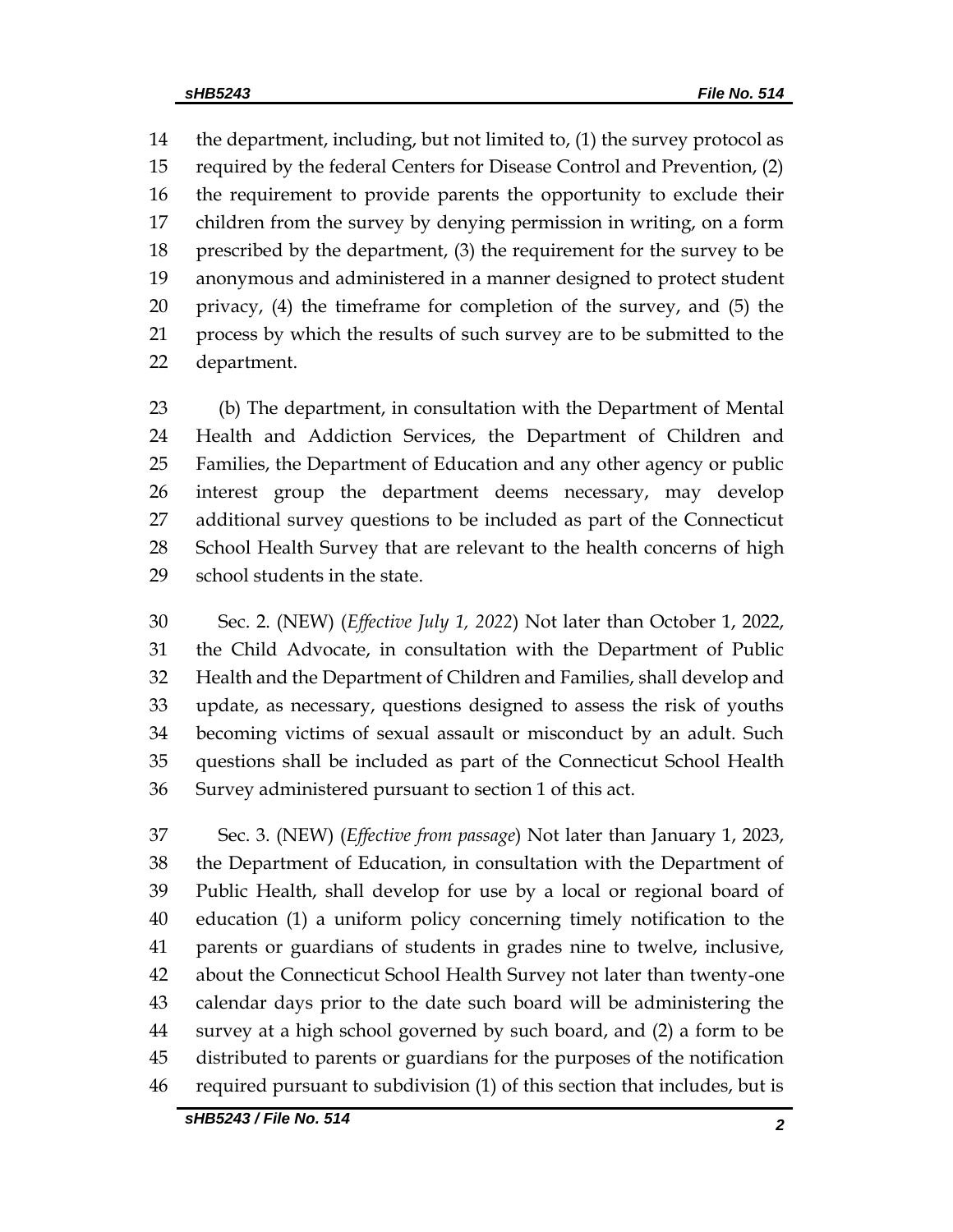not limited to, (A) an explanation of the Connecticut School Health Survey and how a parent or guardian may opt out of such survey being administered to his or her child, and (B) the Internet link to the survey that will be administered.

 Sec. 4. Section 17a-101 of the general statutes is repealed and the following is substituted in lieu thereof (*Effective October 1, 2022*):

 (a) The public policy of this state is: To protect children whose health and welfare may be adversely affected through injury and neglect; to strengthen the family and to make the home safe for children by enhancing the parental capacity for good child care; to provide a temporary or permanent nurturing and safe environment for children when necessary; and for these purposes to require the reporting of suspected child abuse or neglect, investigation of such reports by a social agency, and provision of services, where needed, to such child and family.

 (b) The following persons shall be mandated reporters: (1) Any physician or surgeon licensed under the provisions of chapter 370, (2) any resident physician or intern in any hospital in this state, whether or not so licensed, (3) any registered nurse, (4) any licensed practical nurse, (5) any medical examiner, (6) any dentist, (7) any dental hygienist, (8) any psychologist, (9) any school employee, as defined in section 53a-65, (10) any social worker, (11) any person who holds or is issued a coaching permit by the State Board of Education, is a coach of intramural or interscholastic athletics and is eighteen years of age or older, (12) any individual who is employed as a coach or director of youth athletics and is eighteen years of age or older, (13) any individual who is employed as a coach or director of a private youth sports organization, league or team and is eighteen years of age or older, (14) any paid administrator, faculty, staff, athletic director, athletic coach or athletic trainer employed by a public or private institution of higher education who is eighteen years of age or older, excluding student employees, (15) any police officer, (16) any juvenile or adult probation officer, (17) any juvenile or adult parole officer, (18) any member of the clergy, (19) any pharmacist,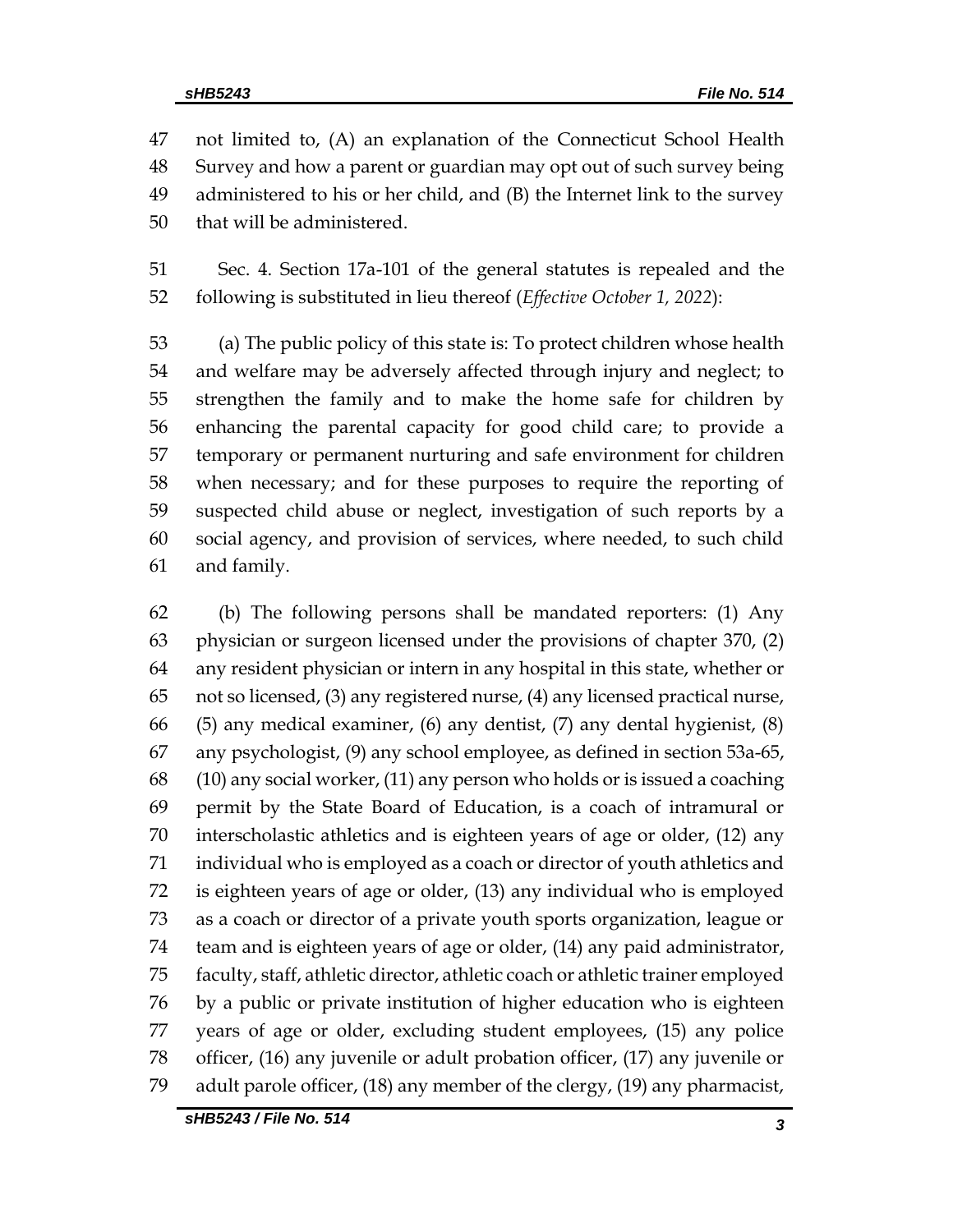(20) any physical therapist, (21) any optometrist, (22) any chiropractor, (23) any podiatrist, (24) any mental health professional, (25) any physician assistant, (26) any person who is a licensed or certified emergency medical services provider, (27) any person who is a licensed or certified alcohol and drug counselor, (28) any person who is a licensed marital and family therapist, (29) any person who is a sexual assault counselor or a domestic violence counselor, as defined in section 52-146k, (30) any person who is a licensed professional counselor, (31) any person who is a licensed foster parent, (32) any person paid to care for a child in any public or private facility, child care center, group child care home or family child care home licensed by the state, (33) any employee of the Department of Children and Families or any person who, in the performance of such person's duties, has regular contact with and provides services to or on behalf of children pursuant to a contract with or credential issued by the Department of Children and Families, (34) any employee of the Office of Early Childhood who is responsible for the licensing of child care centers, group child care homes, family child care homes or youth camps, (35) any paid youth camp director, **[**or**]** assistant director and staff member who is twenty- one years of age or older, (36) the Child Advocate and any employee of the Office of the Child Advocate, (37) any person who is a licensed behavior analyst, (38) any family relations counselor, family relations counselor trainee or family services supervisor employed by the Judicial Department, (39) any victim services advocate employed by the Office of Victim Services within the Judicial Department, (40) any employee of a juvenile justice program operated by or pursuant to a contract with the Court Support Services Division of the Judicial Department, and (41) any person employed, including any person employed under contract and any independent ombudsperson, to work at a juvenile detention facility or any other facility where children under eighteen years of age are detained and who has direct contact with children as part of such employment.

 (c) The Commissioner of Children and Families shall develop an educational training program and refresher training program for the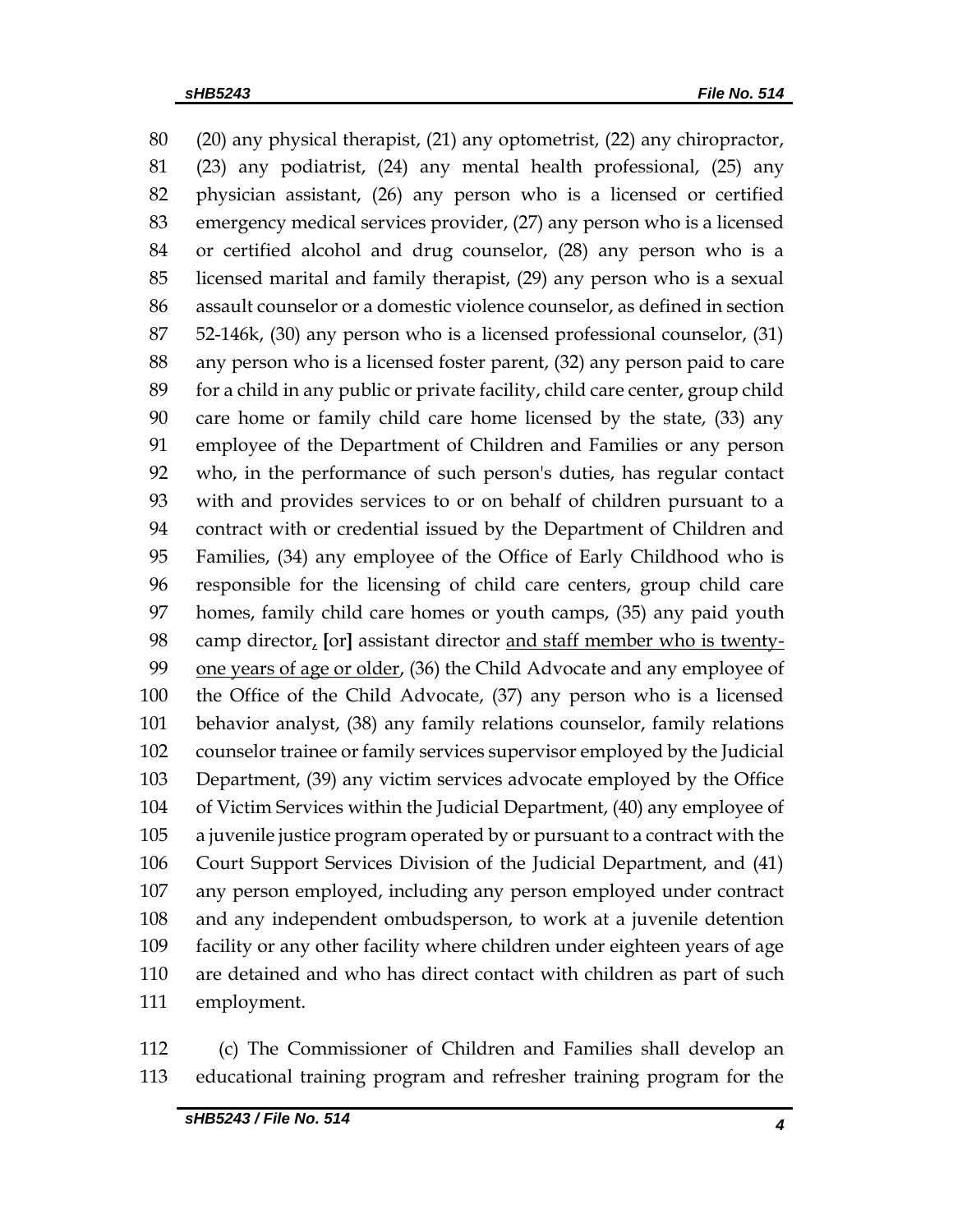accurate and prompt identification and reporting of child abuse and neglect. Such training program and refresher training program shall be made available to all persons mandated to report child abuse and neglect at various times and locations throughout the state as determined by the Commissioner of Children and Families. Such training program and refresher training program shall be provided in 120 accordance with the provisions of subsection  $(g)$  of section 17a-101i, as 121 amended by this act, to each school employee, as defined in section 53a-65, within available appropriations.

 (d) **[**On or before October 1, 2011, the**]** The Department of Children and Families, in consultation with the Department of Education, shall develop a model mandated reporting policy for use by local and regional boards of education. Such policy shall state applicable state law regarding mandated reporting and any relevant information that may assist school districts in the performance of mandated reporting. Such policy shall include, but not be limited to, the following information: (1) Those persons employed by the local or regional board of education who are required pursuant to this section to be mandated reporters, (2) the type of information that is to be reported, (3) the time frame for both written and verbal mandated reports, (4) a statement that the school district may conduct its own investigation into an allegation of abuse or neglect by a school employee, provided such investigation does not impede an investigation by the Department of Children and Families, and (5) a statement that retaliation against mandated reporters is 138 prohibited. Such policy shall be updated and revised as necessary.

 Sec. 5. Subsections (f) and (g) of section 17a-101i of the general statutes are repealed and the following is substituted in lieu thereof (*Effective July 1, 2022*):

 (f) (1) On or before February 1, 2016, each local and regional board of education shall adopt a written policy, in accordance with the 144 provisions of subsection (d) of section 17a-101, as amended by this act, regarding the reporting by school employees, as defined in section 53a-65, of suspected child abuse or neglect in accordance with sections 17a-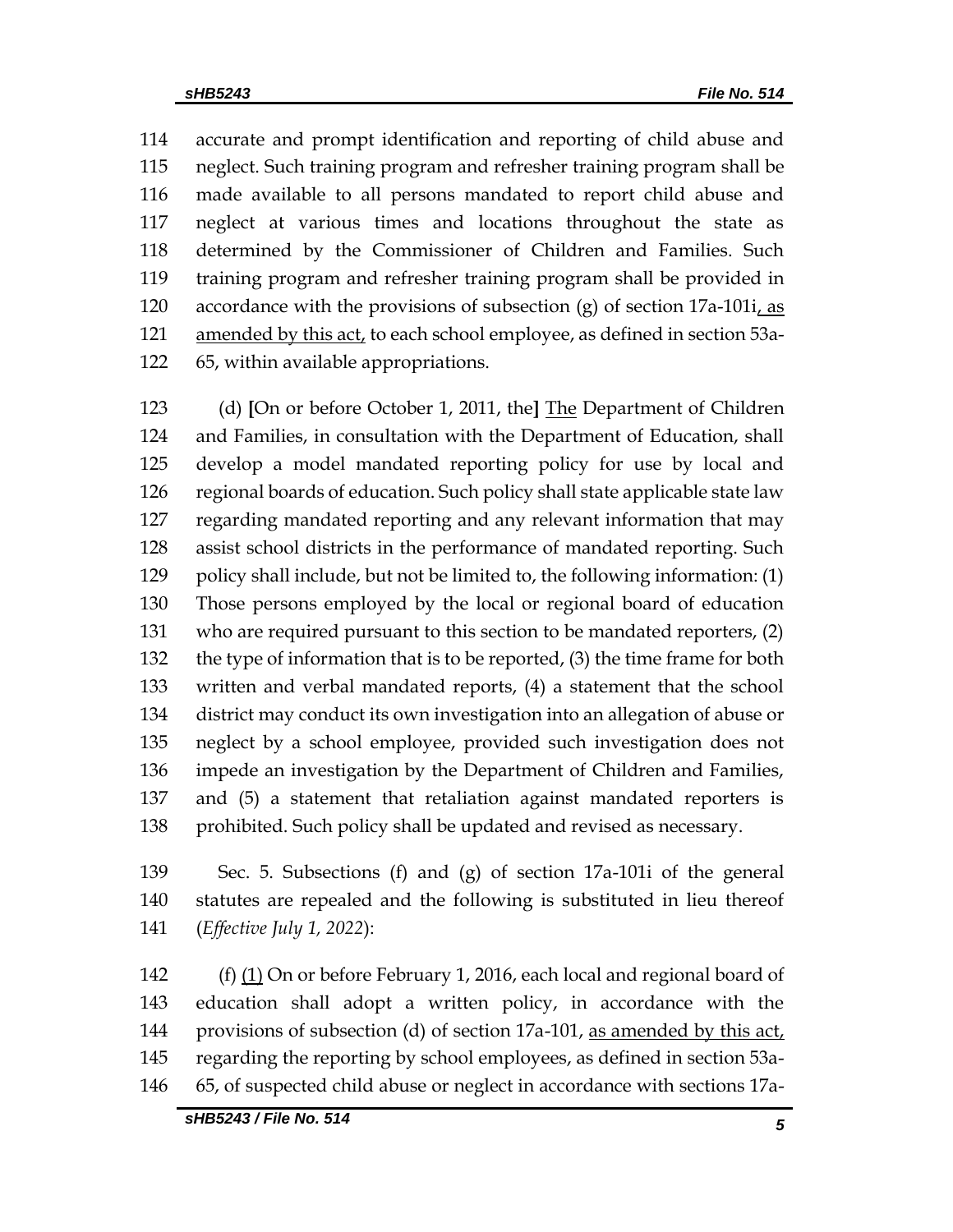101a to 17a-101d, inclusive, and 17a-103 or a violation of section 53-70, 53a-70a, 53a-71, 53a-72a, 53a-72b or 53a-73a against a victim, as described in subdivision (2) of subsection (a) of section 17a-101a. Such policy shall annually be distributed **[**annually**]** electronically to all school employees employed by the local or regional board of education. The local or regional board of education shall document that all such school employees have received such written policy and completed the training and refresher training programs required by subsection (c) of 155 section  $17a-101$ , as amended by this act. (2) For the school year commencing July 1, 2022, and each school year thereafter, each local and regional board of education shall distribute electronically to all school employees, as defined in section 53a-65, the members of the board of education and the parents and guardians of students enrolled in the schools under the jurisdiction of the board, a copy of the guidelines regarding identifying and reporting child sexual abuse, developed pursuant to section 17a-101r. (3) For the school year commencing July 1, 2023, and each school year thereafter, each local and regional board of education shall distribute electronically to all school employees, as defined in section 53a-65, the members of the board of education and the parents and guardians of students enrolled in the schools under the jurisdiction of the board, information regarding the sexual abuse and assault awareness and prevention program identified or developed pursuant to section 17a-170 101q, as amended by this act.

 (g) (1) Each school employee, as defined in section 53a-65, hired by a local or regional board of education on or after July 1, 2011, shall be required to complete the training program developed pursuant to subsection (c) of section 17a-101, as amended by this act. Each such school employee shall complete the refresher training program, developed pursuant to subsection (c) of section 17a-101, as amended by 177 this act, not later than three years after completion of the initial training program, and shall thereafter retake such refresher training course at least once every three years.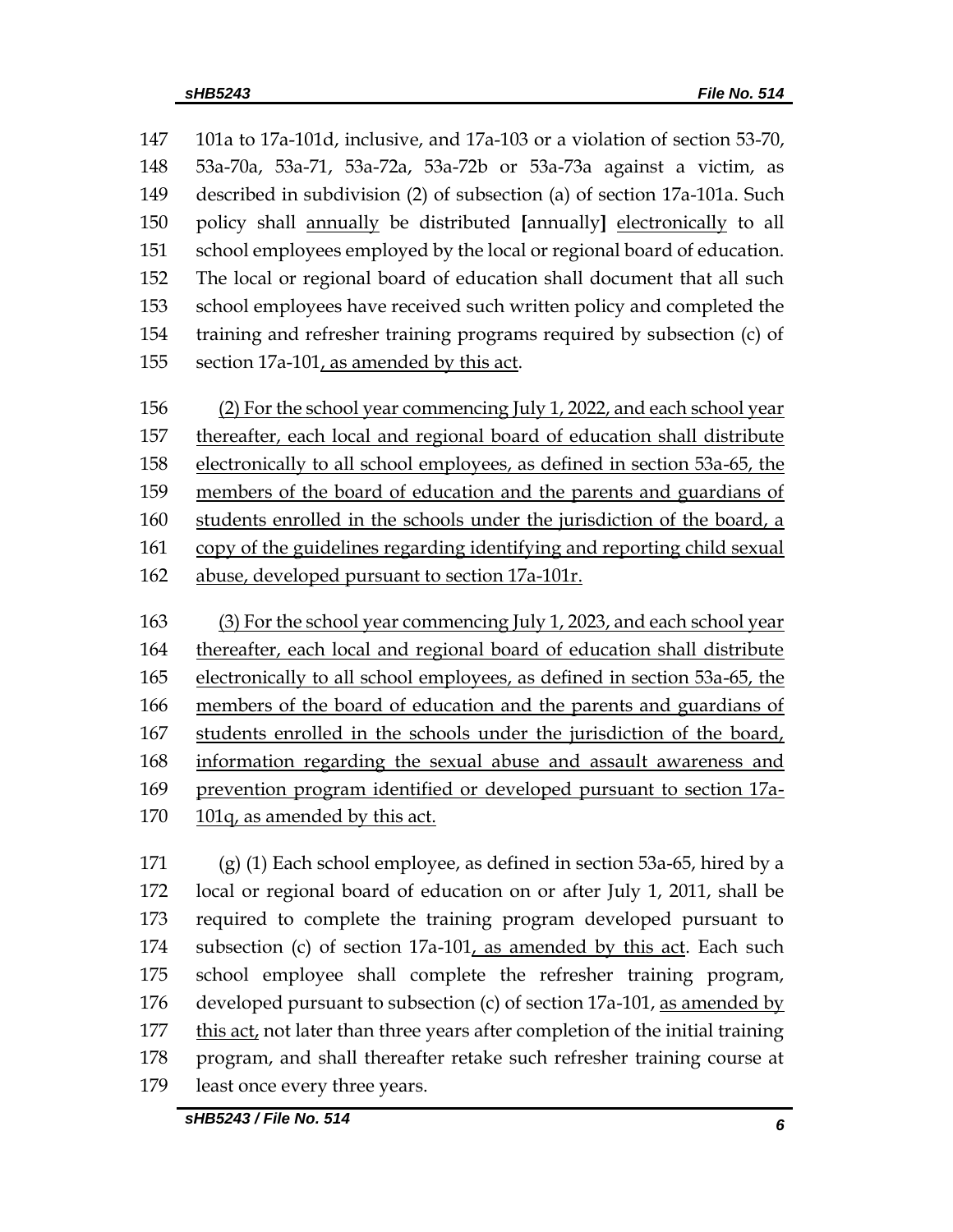(2) On or before July 1, 2012, each school employee, as defined in section 53a-65, hired by a local or regional board of education before July 1, 2011, shall complete the refresher training program developed pursuant to subsection (c) of section 17a-101, as amended by this act, and shall thereafter retake such refresher training course at least once every three years.

 (3) On and after July 1, 2023, each school employee, as defined in section 53a-65, employed by a local or regional board of education shall 188 complete the  $(A)$  training regarding the prevention and identification of, and response to, child sexual abuse and assault, (B) bystander training program, and (C) appropriate interaction with children training program, in accordance with the provisions of section 17a-101q, as amended by this act. Each such employee shall repeat such training at least once every three years.

 **[**(3)**]** (4) The principal for each school under the jurisdiction of a local or regional board of education shall annually certify to the superintendent for the board of education that each school employee, as defined in section 53a-65, working at such school, is in compliance with the provisions of this subsection. The superintendent shall certify such compliance to the State Board of Education.

 Sec. 6. Section 17a-101q of the general statutes is repealed and the following is substituted in lieu thereof (*Effective July 1, 2022*):

 (a) Not later than July 1, **[**2016**]** 2023, the Department of Children and Families, in collaboration with the Department of Education and 204 Connecticut Alliance to End Sexual Violence, or a similar entity, shall identify or develop a state-wide sexual abuse and assault awareness and prevention program for use by local and regional boards of education. Such program shall be implemented in each local and regional school district and shall include:

*sHB5243 / File No. 514 7* (1) For **[**teachers**]** school employees, as defined in section 53a-65, instructional modules that may include, but not be limited to, (A) training regarding the prevention and identification of, and response to,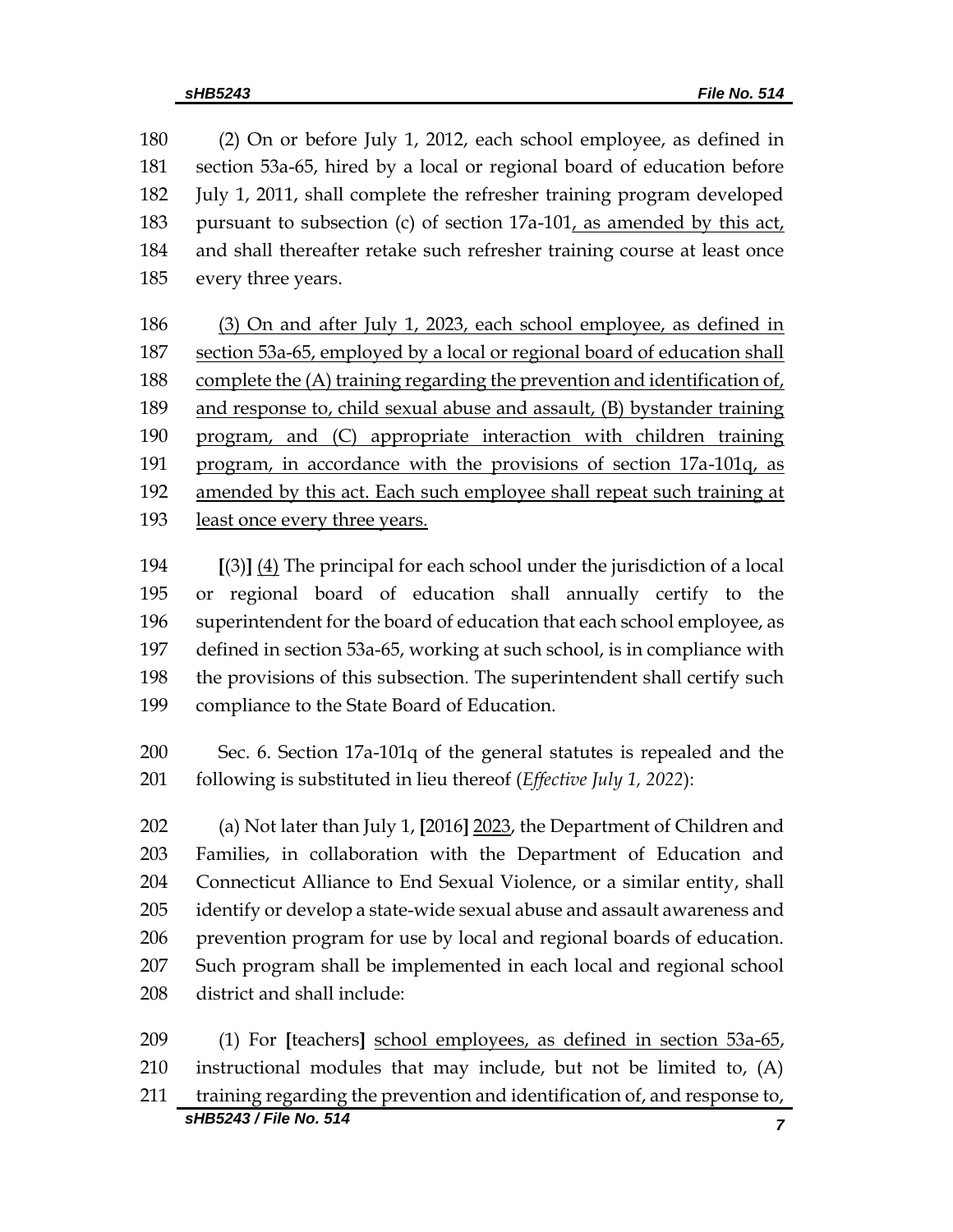child sexual abuse and assault, **[**and**]** (B) resources to further student, teacher and parental awareness regarding child sexual abuse and 214 assault and the prevention of such abuse and assault,  $(C)$  bystander training program, and (D) appropriate interaction with children training program;

 (2) For students, age-appropriate educational materials designed for children in grades kindergarten to twelve, inclusive, regarding child sexual abuse and assault awareness and prevention that may include, but not be limited to, (A) the skills to recognize (i) child sexual abuse and assault, (ii) boundary violations and unwanted forms of touching and contact, and (iii) ways offenders groom or desensitize victims, and (B) strategies to (i) promote disclosure, (ii) reduce self-blame, and (iii) mobilize bystanders; and

 (3) A uniform child sexual abuse and assault response policy and reporting procedure that may include, but not be limited to, (A) actions that child victims of sexual abuse and assault may take to obtain assistance, (B) intervention and counseling options for child victims of sexual abuse and assault, (C) access to educational resources to enable child victims of sexual abuse and assault to succeed in school, and (D) uniform procedures for reporting instances of child sexual abuse and assault to school staff members.

 (b) **[**Not later than October 1, 2016**]** For the school year commencing 234 July 1, 2023, and each school year thereafter, each local and regional board of education shall implement the sexual abuse and assault awareness and prevention program identified or developed pursuant to subsection (a) of this section.

 (c) No student in grades kindergarten to twelve, inclusive, shall be required by any local or regional board of education to participate in the sexual abuse and assault awareness and prevention program offered within the public schools. A written notification to the local or regional board of education by the student's parent or legal guardian shall be sufficient to exempt the student from such program in its entirety or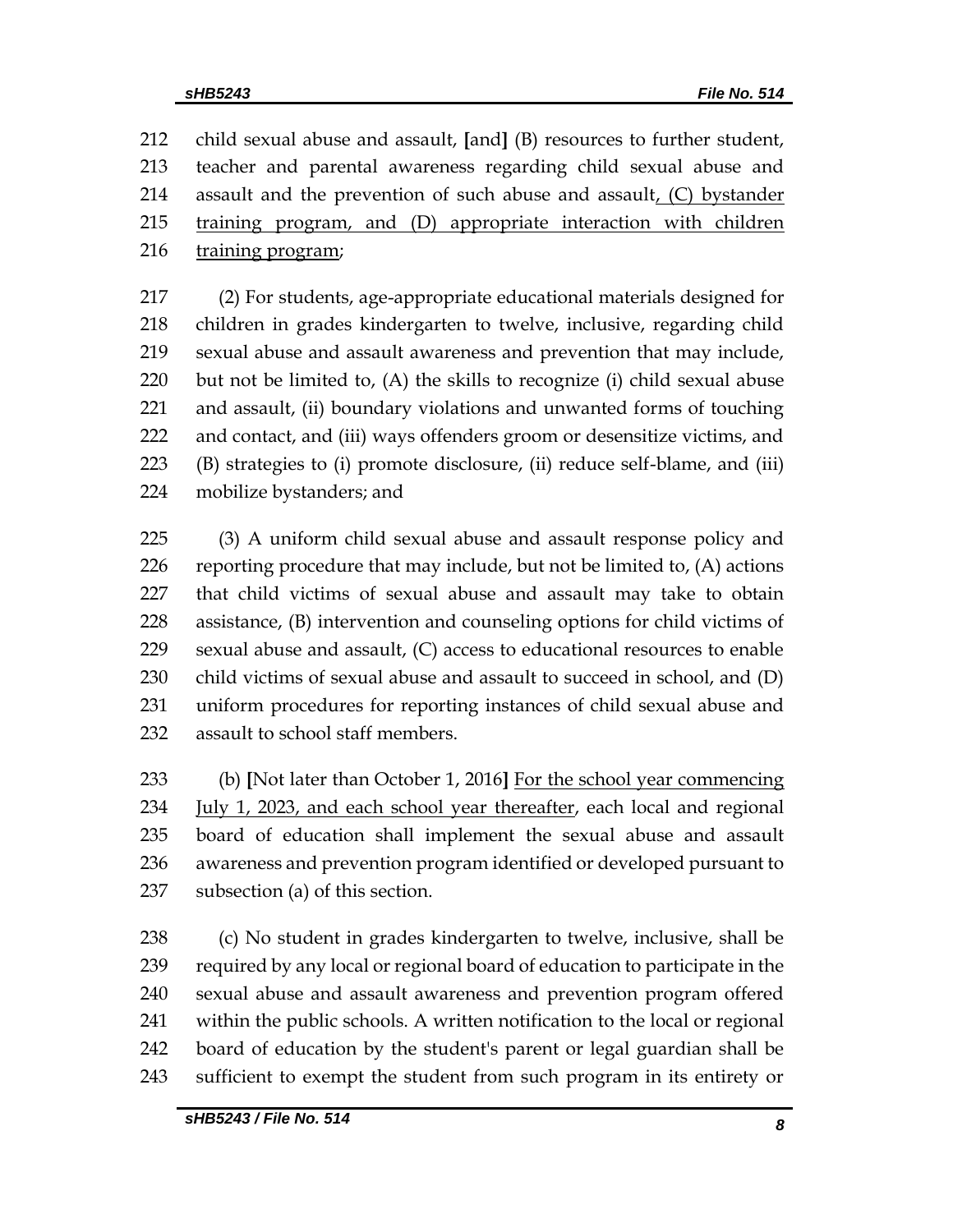from any portion thereof so specified by the parent or legal guardian.

 (d) If a student is exempted from the sexual abuse and assault awareness and prevention program pursuant to subsection (c) of this section, the local or regional board of education shall provide, during the period of time in which the student would otherwise be participating in such program, an opportunity for other study or academic work.

 Sec. 7. (NEW) (*Effective July 1, 2022*) On and after July 1, 2023, the Department of Children and Families shall make available, upon request of a youth-serving organization or religious organization, any materials relating to the training regarding the prevention and identification of, and response to, child sexual abuse and assault, bystander training program and the appropriate interaction with children training program described in section 17a-101q of the general statutes, as amended by this act.

 Sec. 8. (*Effective from passage*) (a) There is established a task force to study the sexual abuse and exploitation of children on the Internet or facilitated by Internet users in the state during the period beginning January 1, 2019, and ending December 31, 2021. Such study shall include an examination of (1) the types and frequency of such abuse and exploitation, (2) grooming tactics utilized by adults in order to engage in such abuse and exploitation, and (3) any barriers that may prevent the adequate or timely investigation or prosecution of such abuse and exploitation.

(b) The task force shall consist of the following members:

 (1) One appointed by the speaker of the House of Representatives, who is a member of the Trafficking in Persons council established pursuant to section 46a-170 of the general statutes;

 (2) One appointed by the president pro tempore of the Senate, who shall have expertise in the prosecution of child sexual abuse and exploitation originating on the Internet;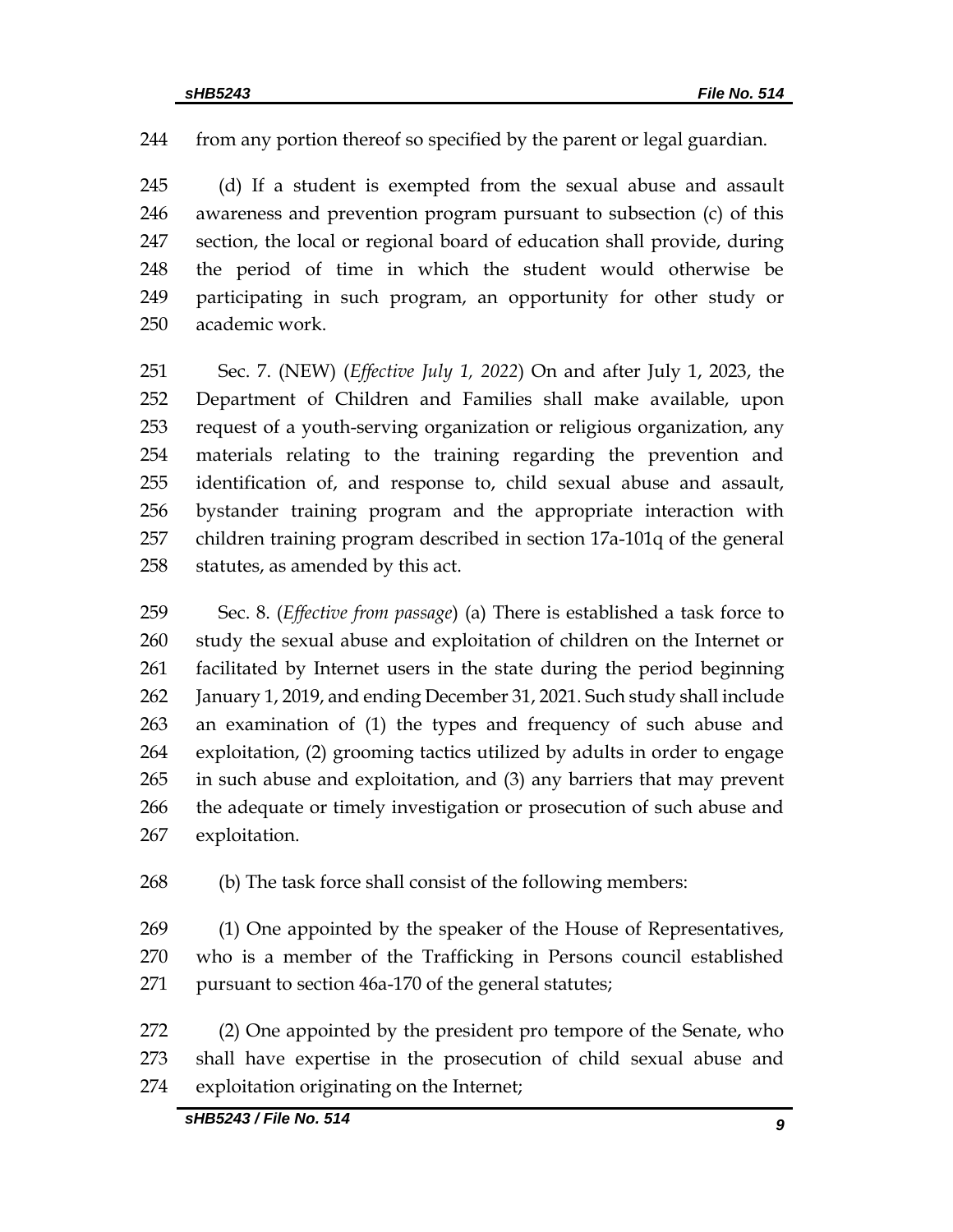| 275        | (3) One appointed by the majority leader of the House of                                         |
|------------|--------------------------------------------------------------------------------------------------|
| 276        | Representatives, who is a representative of a nonprofit organization that                        |
| 277        | raises awareness of online child sex abuse and exploitation;                                     |
| 278        | (4) One appointed by the majority leader of the Senate, who shall                                |
| 279        | have expertise in data and behavioral trends concerning child sexual                             |
| 280        | abuse and exploitation;                                                                          |
| 281        | (5) One appointed by the minority leader of the House of                                         |
| 282        | Representatives, who is a representative of the Connecticut Police                               |
| 283        | <b>Chiefs Association;</b>                                                                       |
| 284        | (6) One appointed by the minority leader of the Senate, who is a                                 |
| 285        | representative of the Alliance to End Sexual Violence;                                           |
| 286<br>287 | Commissioner of Children and<br>The<br>Families,<br>the<br>(7)<br>or<br>commissioner's designee; |
| 288        | (8) The Commissioner of the Department of Emergency Services and                                 |
| 289        | Public Protection, or the commissioner's designee; and                                           |
| 290        | (9) The Chief State's Attorney, or the Chief State's Attorney's                                  |
| 291        | designee.                                                                                        |
| 292        | (c) All initial appointments to the task force shall be made not later                           |
| 293        | than thirty days after the effective date of this section. Any vacancy shall                     |
| 294        | be filled by the appointing authority.                                                           |
| 295        | (d) The chairpersons of the joint standing committee of the General                              |
| 296        | Assembly having cognizance of matters relating to children shall select                          |
| 297        | the chairperson of the task force from among the members of the task                             |
| 298        | force. Such chairperson shall schedule the first meeting of the task force,                      |
| 299        | which shall be held not later than sixty days after the effective date of                        |
| 300        | this section.                                                                                    |
| 301        | (e) The administrative staff of the joint standing committee of the                              |
| 302        | General Assembly having cognizance of matters relating to children                               |
| 303        | shall serve as administrative staff of the task force.                                           |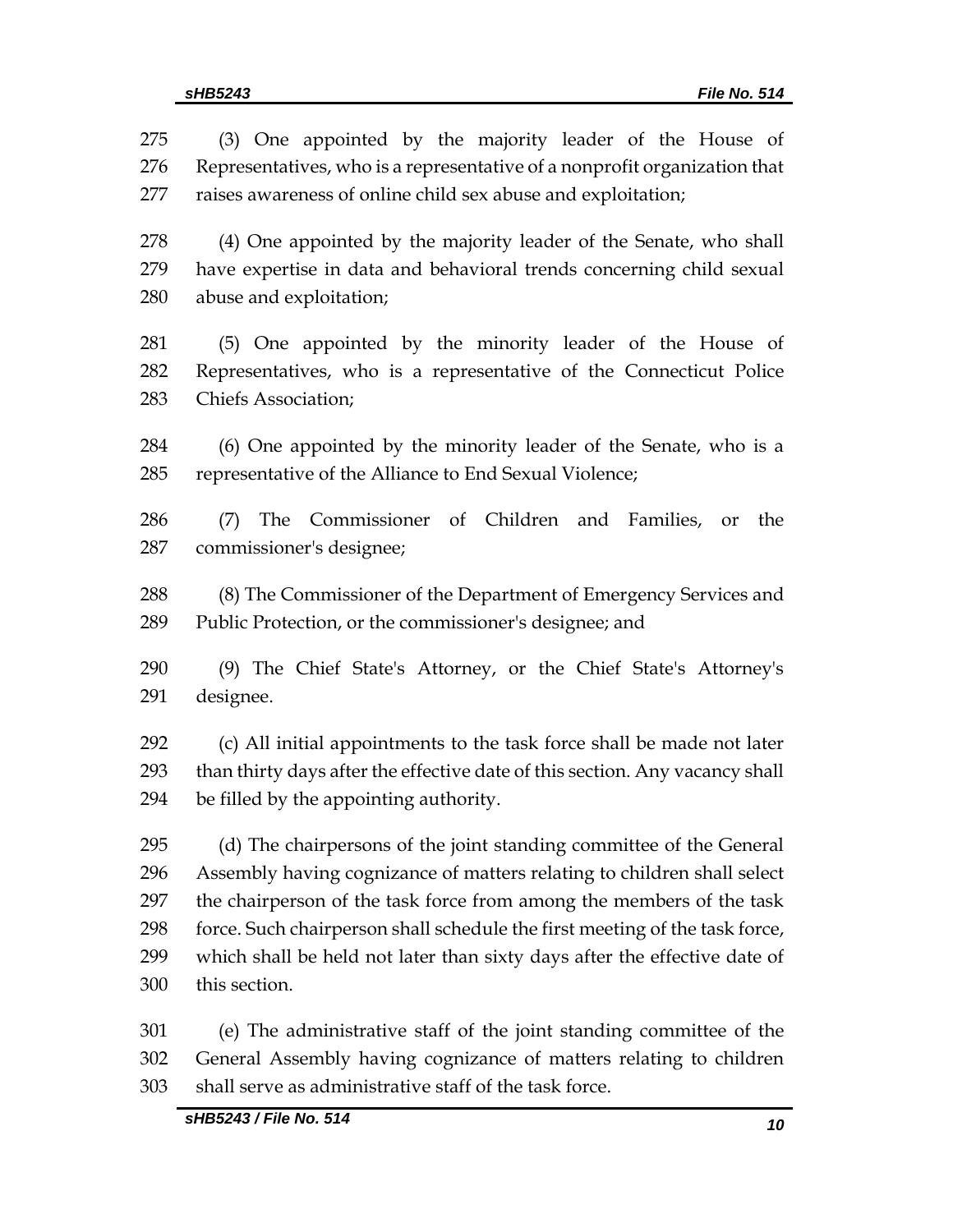(f) Not later than January 1, 2023, the task force shall submit a report on its findings and recommendations to the joint standing committee of the General Assembly having cognizance of matters relating to children, in accordance with the provisions of section 11-4a of the general statutes. The report shall include, but not be limited to, (1) the number of allegations of such abuse and exploitation reported to law enforcement, (2) the number of such reports that resulted in arrest and the number of such reports that resulted in prosecution, and (3) to the extent the task force can determine, the reasons why certain allegations were not prosecuted. The report shall not contain personally identifying information concerning victims of child sexual abuse or exploitation. The task force shall terminate on the date that it submits such report or January 1, 2023, whichever is later.

 Sec. 9. Section 54-240 of the general statutes is repealed and the following is substituted in lieu thereof (*Effective July 1, 2022*):

As used in this chapter:

 (1) "Address confidentiality program" or "program" means the program established pursuant to this chapter;

 (2) "Agency" has the same meaning as "public agency" or "agency", as provided in section 1-200;

 (3) "Application assistant" means a person authorized by the Secretary of the State to assist applicants in the completion of applications for program participation;

 (4) "Authorized personnel" means an employee in the office of the Secretary of the State who has been designated by the Secretary of the State, or an employee of an agency who has been designated by the chief executive officer of such agency, to process and have access to records pertaining to a program participant, including, but not limited to, voter registration applications, voting records and marriage records;

(5) "Certification card" means a card issued by the Secretary of the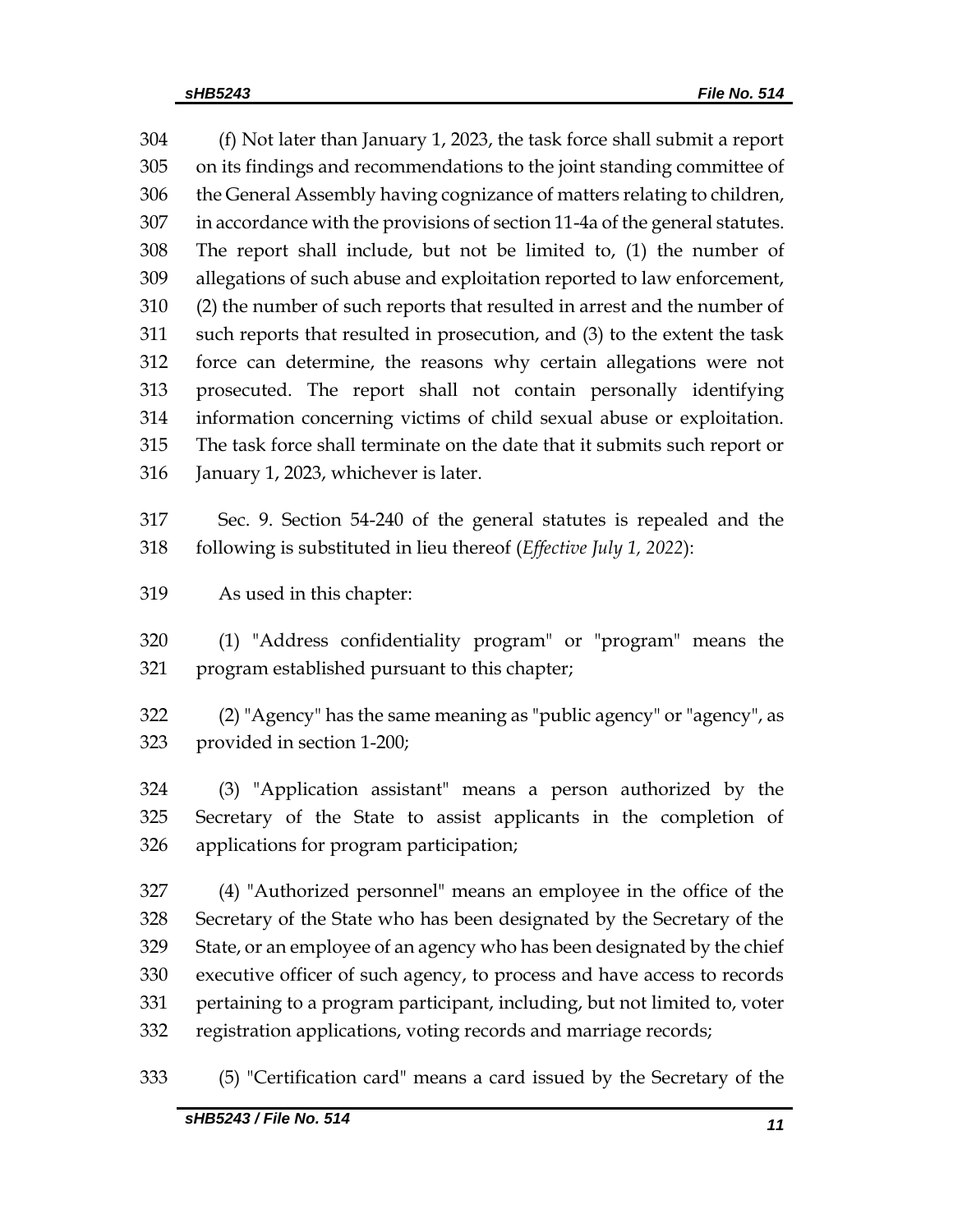| 334                      | State pursuant to section 54-240d;                                                                                                                                                                                                                                                              |
|--------------------------|-------------------------------------------------------------------------------------------------------------------------------------------------------------------------------------------------------------------------------------------------------------------------------------------------|
| 335<br>336<br>337<br>338 | (6) "Confidential address" means a program participant's address or<br>addresses as listed on such participant's application for program<br>participation that are not to be disclosed, including such participant's<br>residential address in this state and work and school addresses in this |
| 339                      | state, if any;                                                                                                                                                                                                                                                                                  |
| 340                      | (7) "Family violence" has the same meaning as provided in section                                                                                                                                                                                                                               |
| 341                      | 46b-38a;                                                                                                                                                                                                                                                                                        |
| 342<br>343               | (8) "Injury or risk of injury to a child" means any act or conduct that<br>constitutes a violation of section 53-21;                                                                                                                                                                            |
| 344<br>345               | (9) "Kidnapping" means any act that constitutes a violation of section<br>53a-92, 53a-92a, 53a-94 or 53a-94a;                                                                                                                                                                                   |
| 346                      | $[9]$ (10) "Law enforcement agency" means the office of the Attorney                                                                                                                                                                                                                            |
| 347                      | General, the office of the Chief State's Attorney, the Division of State                                                                                                                                                                                                                        |
| 348<br>349               | Police within the Department of Emergency Services and Public<br>Protection or any municipal police department;                                                                                                                                                                                 |
| 350                      | $[(10)]$ $(11)$ "Marriage records" means an application for a marriage                                                                                                                                                                                                                          |
| 351<br>352               | license, an issued marriage license, a license certificate or other<br>documents related thereto;                                                                                                                                                                                               |
| 353                      | $[(11)]$ $(12)$ "Program address" means the post office box number and                                                                                                                                                                                                                          |
| 354<br>355               | fictitious street address assigned to a program participant by the<br>Secretary of the State;                                                                                                                                                                                                   |
|                          |                                                                                                                                                                                                                                                                                                 |
| 356<br>357               | $[(12)]$ $(13)$ "Program participant" or "participant" means any person<br>certified by the Secretary of the State to participate in the address                                                                                                                                                |
| 358                      | confidentiality program;                                                                                                                                                                                                                                                                        |
| 359<br>360               | $[(13)]$ $(14)$ "Record" has the same meaning as "public records or files"<br>as provided in section 1-200;                                                                                                                                                                                     |

**[**(14)**]** (15) "Sexual assault" means any act that constitutes a violation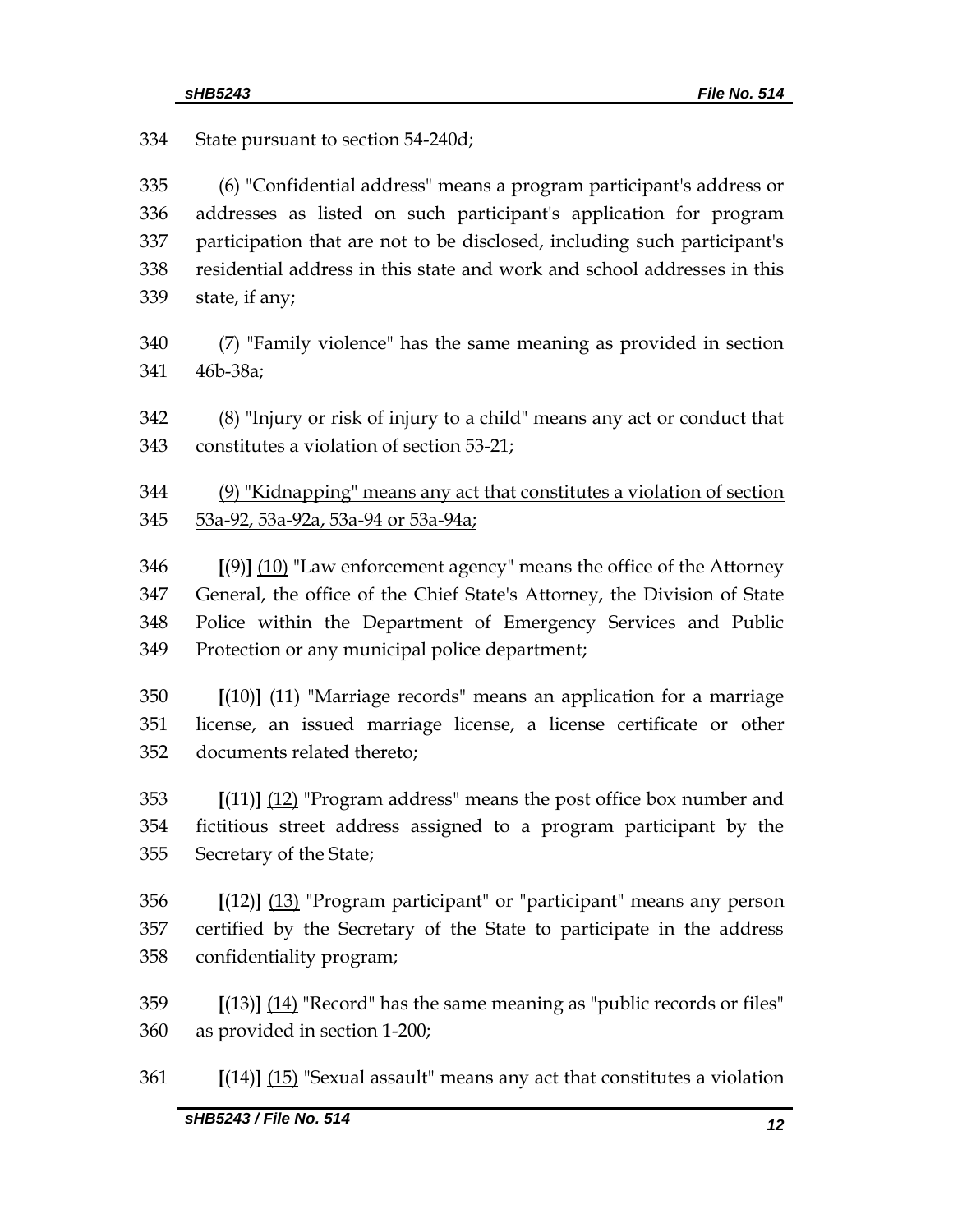| 362 | of section 53a-70b of the general statutes, revision of 1958, revised to    |  |  |  |
|-----|-----------------------------------------------------------------------------|--|--|--|
| 363 | January 1, 2019, or section 53a-70, 53a-70a, 53a-71, 53a-72a, 53a-72b or    |  |  |  |
| 364 | 53a-73a; [and]                                                              |  |  |  |
| 365 | $[(15)]$ $(16)$ "Stalking" means any act that constitutes a violation of    |  |  |  |
| 366 | section 53a-181c, 53a-181d or 53a-181e; and                                 |  |  |  |
| 367 | (17) "Trafficking in persons" means any act that constitutes a violation    |  |  |  |
| 368 | of section 53a-192a.                                                        |  |  |  |
| 369 | Sec. 10. Section 54-240a of the general statutes is repealed and the        |  |  |  |
| 370 | following is substituted in lieu thereof (Effective July 1, 2022):          |  |  |  |
| 371 | (a) There shall be an address confidentiality program established in        |  |  |  |
| 372 | the office of the Secretary of the State to provide a substitute mailing    |  |  |  |
| 373 | address for any person who wishes to keep such person's residential         |  |  |  |
| 374 | address confidential because of safety concerns and (1) has been a victim   |  |  |  |
| 375 | of $(A)$ family violence, $(B)$ injury or risk of injury to a child, $(C)$  |  |  |  |
| 376 | kidnapping, $(D)$ sexual assault, [or] $(E)$ stalking, [and who wishes to   |  |  |  |
| 377 | keep such person's residential address confidential because of safety       |  |  |  |
| 378 | concerns] (F) trafficking in persons, or (G) child abuse or neglect, where  |  |  |  |
| 379 | such abuse or neglect was substantiated by the Department of Children       |  |  |  |
| 380 | and Families and was the basis for the issuance of a restraining order      |  |  |  |
| 381 | under section 46b-15 or civil protection order under section 46b-16a, or    |  |  |  |
| 382 | (2) a termination of parental rights was granted pursuant to section 45a-   |  |  |  |
| 383 | 717 or 46b-129.                                                             |  |  |  |
| 384 | (b) The Secretary of the State shall adopt regulations, in accordance       |  |  |  |
| 385 | with the provisions of chapter 54, to carry out the provisions of this      |  |  |  |
| 386 | chapter. Such regulations may include, but need not be limited to,          |  |  |  |
| 387 | for applications<br>for participation<br>provisions<br>in<br>address<br>the |  |  |  |

 confidentiality program, certification of program participants, certification cancellation, agency use of program addresses, forwarding of program participants' mail, voting by program participants and recording of vital statistics for program participants.

Sec. 11. Section 54-240c of the general statutes is repealed and the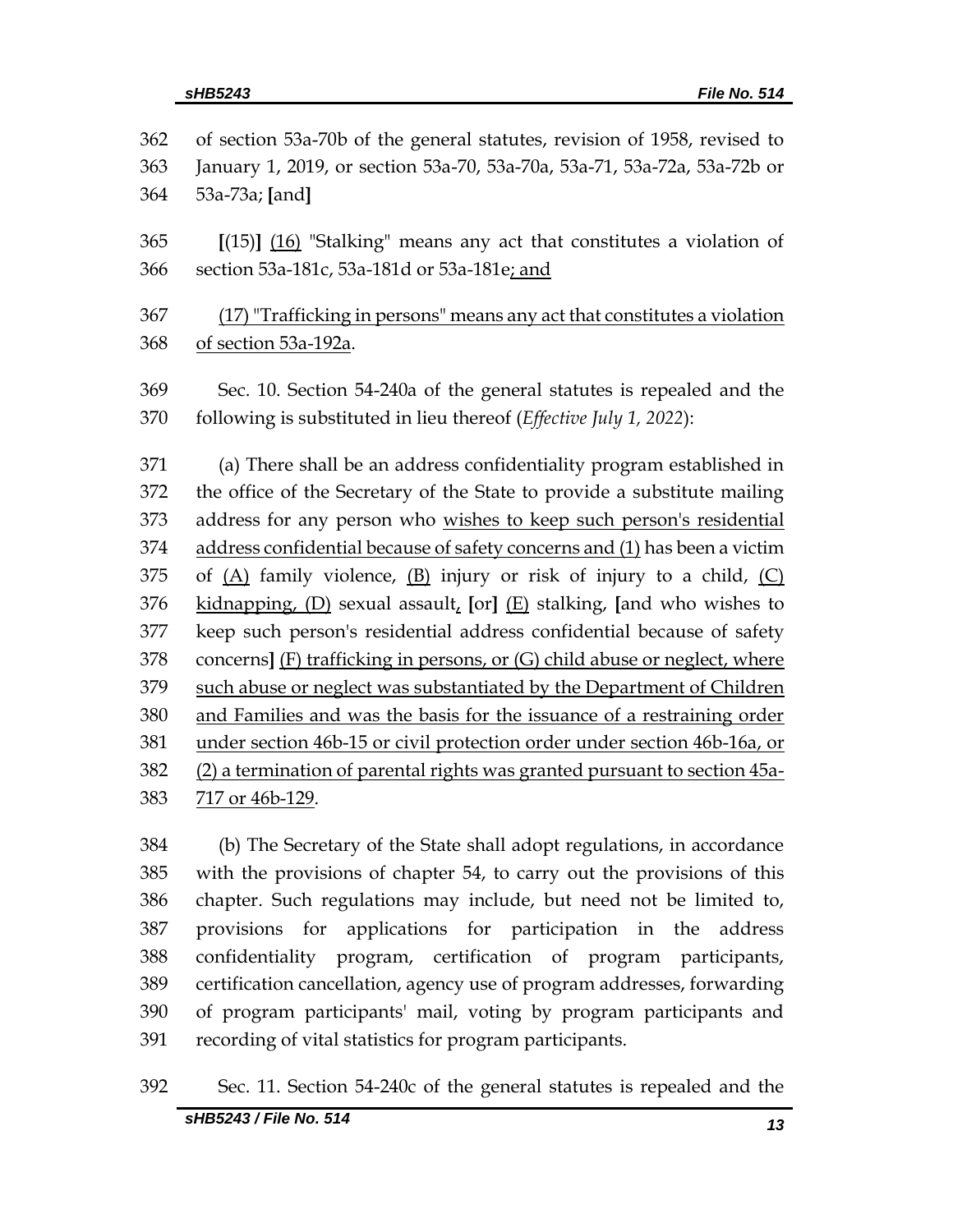following is substituted in lieu thereof (*Effective July 1, 2022*):

 The Secretary of the State shall certify an applicant or the person on whose behalf an application is made as a program participant if the application is filed in the manner and on the application form prescribed by the Secretary of the State and includes:

 (1) A statement made under penalty of false statement, as provided in section 53a-157b, that **[**(A)**]** the applicant or the person on whose 400 behalf the application is made  $(A)$  is a victim of  $(i)$  family violence,  $(ii)$ 401 injury or risk of injury to a minor,  $(iii)$  kidnapping,  $(iv)$  sexual assault, **[**or**]** (v) stalking, (vi) trafficking in persons, or (vii) child abuse or neglect, where such abuse or neglect was substantiated by the Department of Children and Families and was the basis for the issuance of a restraining order under section 46b-15 or civil protection order under section 46b- 16a, or (B) a termination of parental rights was granted pursuant to section 45a-717 or 46b-129, and **[**(B)**]** (C) the applicant fears for the **[**applicant's safety, for the safety of the applicant's children, for the safety of the person on whose behalf the application is made, or for the safety of the children**]** safety of the applicant, children living in the applicant's home, person on whose behalf the application is made or 412 children living in the home of the person on whose behalf the application is made;

 (2) Documentation supporting the statement made pursuant to subdivision (1) of this section;

 (3) A designation of the Secretary of the State as the agent of the applicant or the person on whose behalf the application is made for service of process and for receipt of first class mail;

 (4) The residential address in this state, the work and school addresses in this state, if any, and the phone number or numbers, if available, that are to remain confidential, but which may be used by the Secretary of the State or authorized personnel to contact the applicant or the person on whose behalf the application is made; and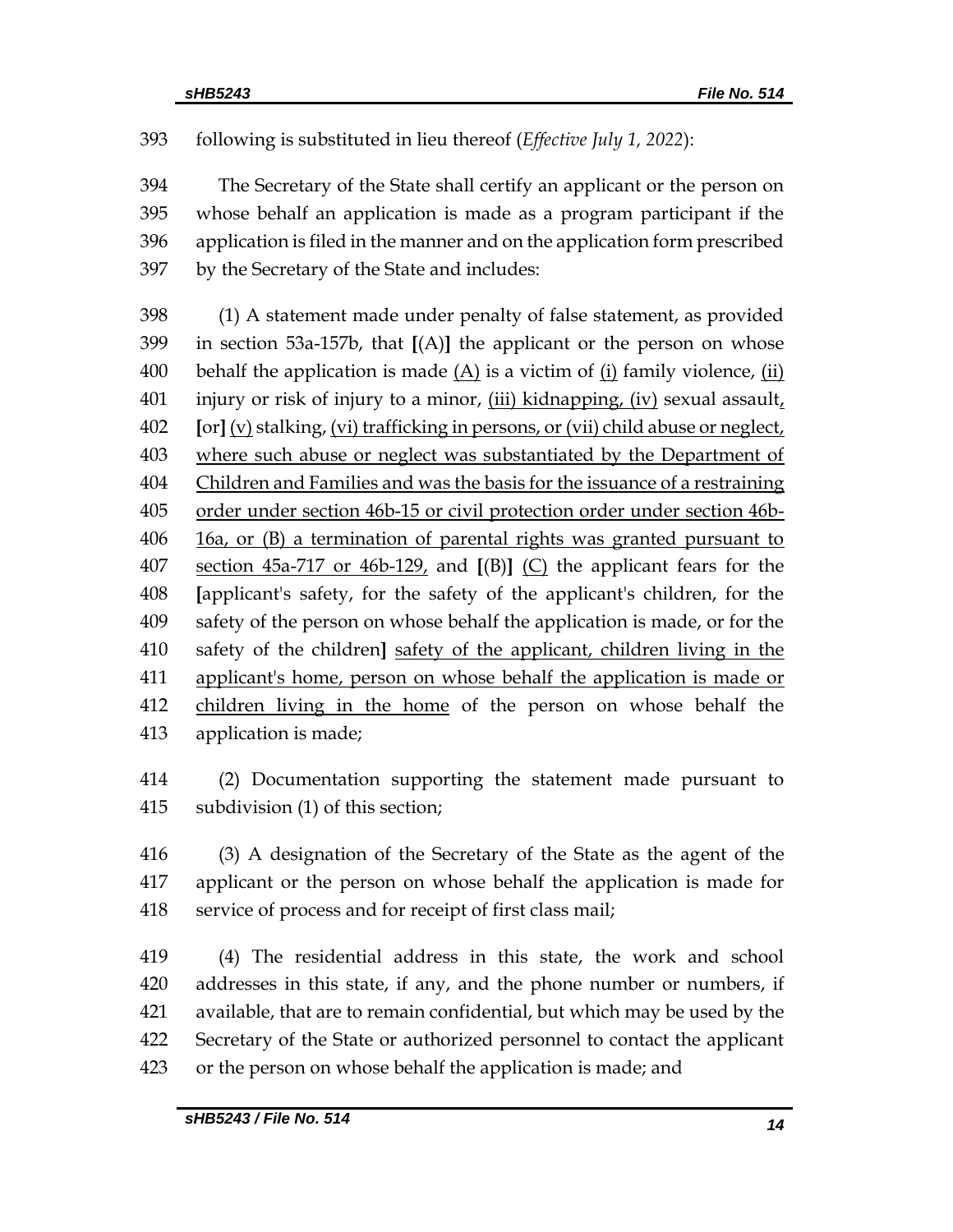424 (5) The application preparation date, the applicant's signature and the

425 signature of the application assistant who assisted the applicant in

426 completing the application.

| This act shall take effect as follows and shall amend the following |                 |                       |  |  |  |  |  |
|---------------------------------------------------------------------|-----------------|-----------------------|--|--|--|--|--|
| sections:                                                           |                 |                       |  |  |  |  |  |
|                                                                     |                 |                       |  |  |  |  |  |
| Section 1                                                           | July 1, 2022    | New section           |  |  |  |  |  |
| Sec. 2                                                              | July 1, 2022    | New section           |  |  |  |  |  |
| Sec. 3                                                              | from passage    | New section           |  |  |  |  |  |
| Sec. 4                                                              | October 1, 2022 | 17a-101               |  |  |  |  |  |
| Sec. 5                                                              | July 1, 2022    | 17a-101i(f) and $(g)$ |  |  |  |  |  |
| Sec. 6                                                              | July 1, 2022    | $17a-101q$            |  |  |  |  |  |
| Sec. 7                                                              | July 1, 2022    | New section           |  |  |  |  |  |
| Sec. 8                                                              | from passage    | New section           |  |  |  |  |  |
| Sec. 9                                                              | July 1, 2022    | 54-240                |  |  |  |  |  |
| Sec. 10                                                             | July 1, 2022    | 54-240a               |  |  |  |  |  |
| Sec. 11                                                             | July 1, 2022    | 54-240c               |  |  |  |  |  |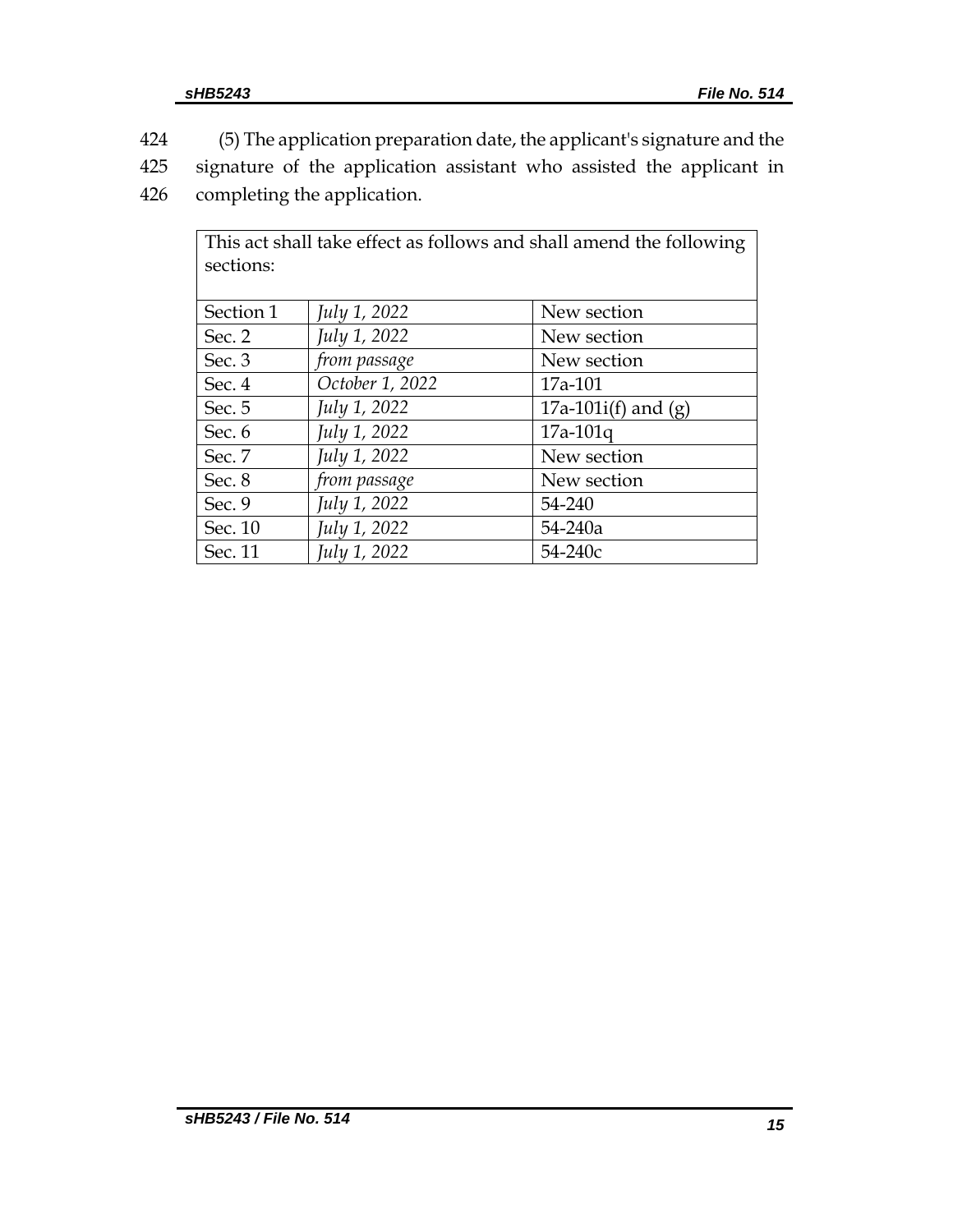*The following Fiscal Impact Statement and Bill Analysis are prepared for the benefit of the members of the General Assembly, solely for purposes of information, summarization and explanation and do not represent the intent of the General Assembly or either chamber thereof for any purpose. In general,*  fiscal impacts are based upon a variety of informational sources, including the analyst's professional knowledge. Whenever applicable, agency data is consulted as part of the analysis, however final *products do not necessarily reflect an assessment from any specific department.*

### *OFA Fiscal Note*

#### *State Impact:*

| GF - Potential | Potential | Potential |
|----------------|-----------|-----------|
|                | Minimal   | Minimal   |
|                |           |           |

Note: GF=General Fund

#### *Municipal Impact:* None

#### *Explanation*

The bill makes various changes to laws on adult sexual misconduct against students and requires the Department of Children and Families (DCF) to include bystander training in the state-wide sexual abuse and assault awareness and prevention program. It is anticipated that DCF may need additional, minimal funding to complete this requirement.

House "A" eliminates the original bill and its associated fiscal impact and results in the impact described above.

#### *The Out Years*

The annualized ongoing fiscal impact identified above would continue into the future subject to inflation.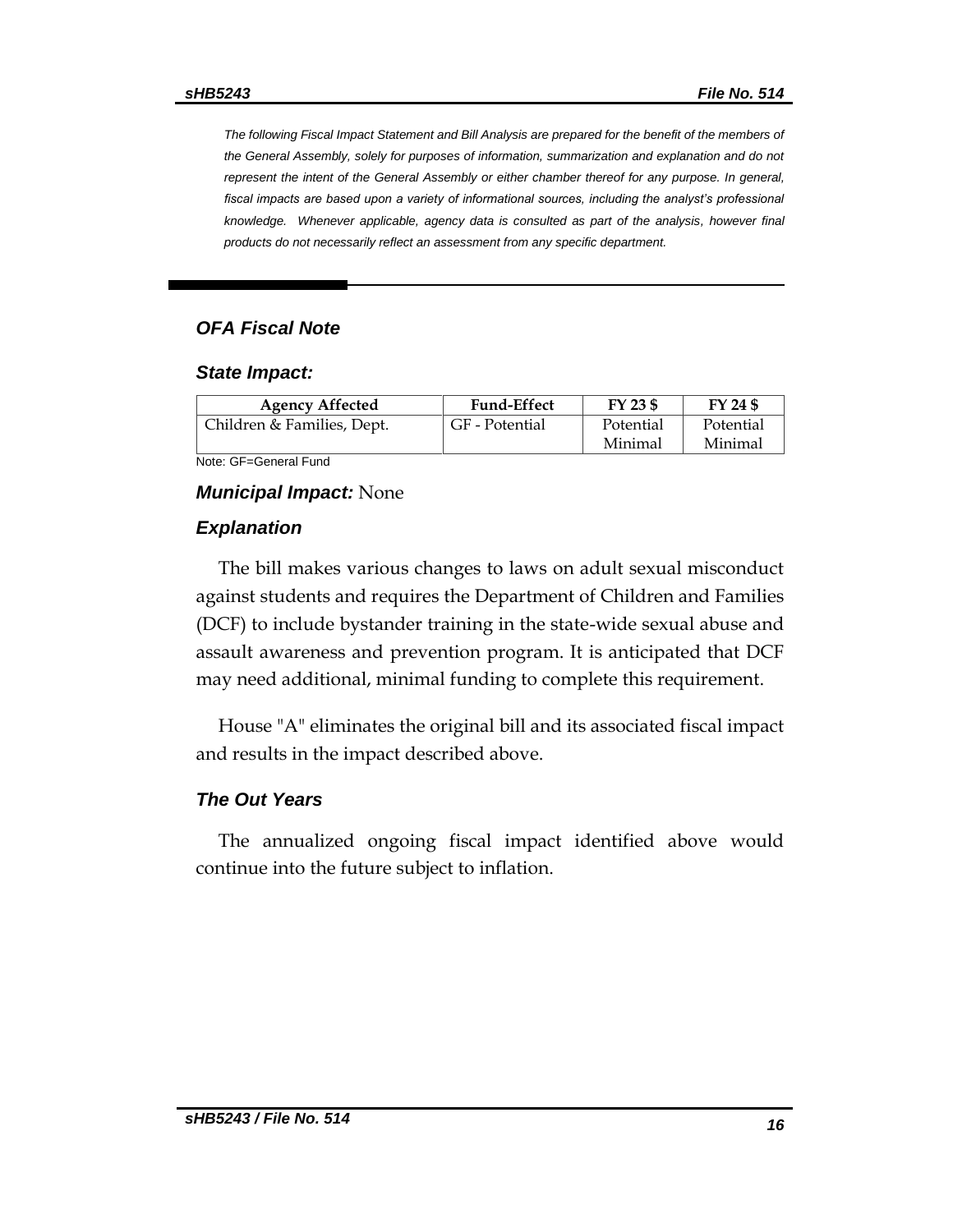# **OLR Bill Analysis sHB 5243 (as amended by House "A")\***

# *AN ACT CONCERNING THE IDENTIFICATION AND PREVENTION OF AND RESPONSE TO ADULT SEXUAL MISCONDUCT AGAINST CHILDREN.*

### **SUMMARY**

This bill makes various changes in laws on adult sexual misconduct against students and related matters.

The bill creates a mechanism by which adult sexual misconduct can be identified by requiring the Department of Public Health (DPH), starting with the 2022-23 school year, to biennially administer the Connecticut School Health Survey to randomly selected high schools. It requires the State Department of Education (SDE), in consultation with DPH, to develop a uniform parent notification policy and form related to the survey (§§ 1-3).

The bill also allows the Department of Children and Families (DCF), starting July 1, 2023, to include bystander and appropriate interaction with children training programs in its state-wide sexual abuse and assault awareness and prevention program's instructional modules. The bill extends these instructional modules to all school employees, starting in the 2023-24 school year. It also requires DCF to make certain related materials available to youth-serving and religious organizations upon their request ( $\S$ § 6 & 7).

The bill generally requires local and regional boards of education ("boards of education") to annually distribute the board's mandated reporter policy electronically to all school employees. It also requires these boards to annually distribute electronically, to all school employees, board members, and parents and guardians of enrolled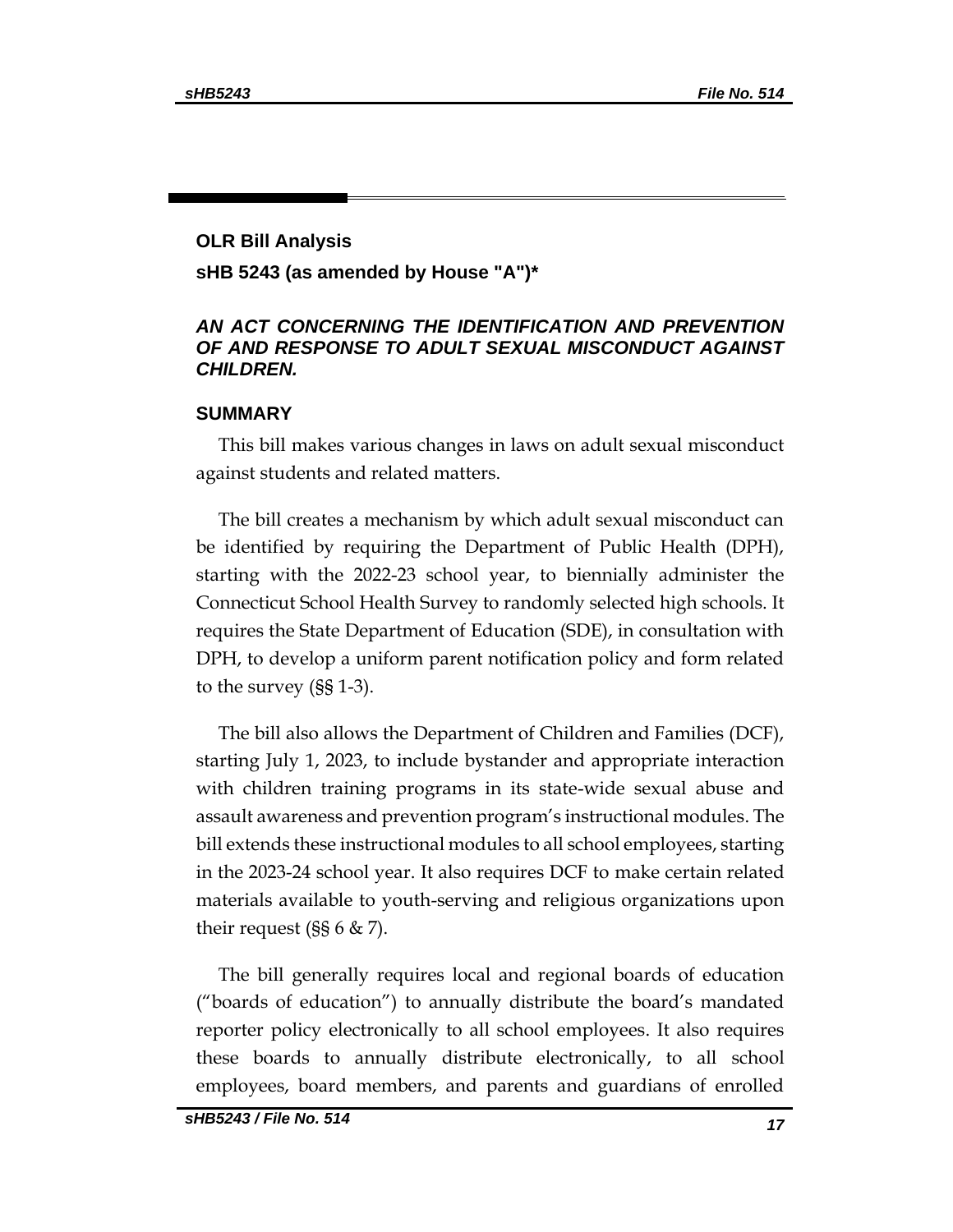students, (1) guidelines on identifying and reporting child sexual abuse, starting in the 2022-23 school year, and (2) information on DCF's sexual abuse and assault awareness and prevention program, starting in the 2023-24 school year (§ 5).

Starting July 1, 2023, it also requires school employees to complete training every three years on the (1) prevention and identification of, and response to, child sexual abuse and assault and (2) bystander and appropriate interaction with children training programs (§ 5).

The bill expands the list of mandated reporters to include paid youth camp staff members age 21 or older (§ 4).

It establishes a task force to study the sexual abuse and exploitation of children on the Internet or facilitated by in-state Internet users from 2019 through 2021 (§ 8).

Lastly, it expands the state's address confidentiality program by allowing victims of kidnapping, trafficking, or substantiated child abuse or children who are subjects of parental termination orders to participate (§§ 9-11).

\*House Amendment " $A$ ", among other things, (1) requires DCF to include bystander and appropriate interaction with children training programs in its statewide sexual abuse and assault awareness and prevention program's instructional modules, rather than developing them in conjunction with various other agencies; (2) requires school boards to distribute the training program materials rather than include them in their in-service training, and requires school employees to complete related training every three years; (3) adds paid youth camp staff members who are age 21 or older to the mandated reporter list, instead of volunteers age 18 or older; and (4) adds the provisions establishing the task force and expanding the address confidentiality program.

It also removes from the underlying bill provisions on the statute of limitations for a mandated reporter's failure to report, victim sensitivity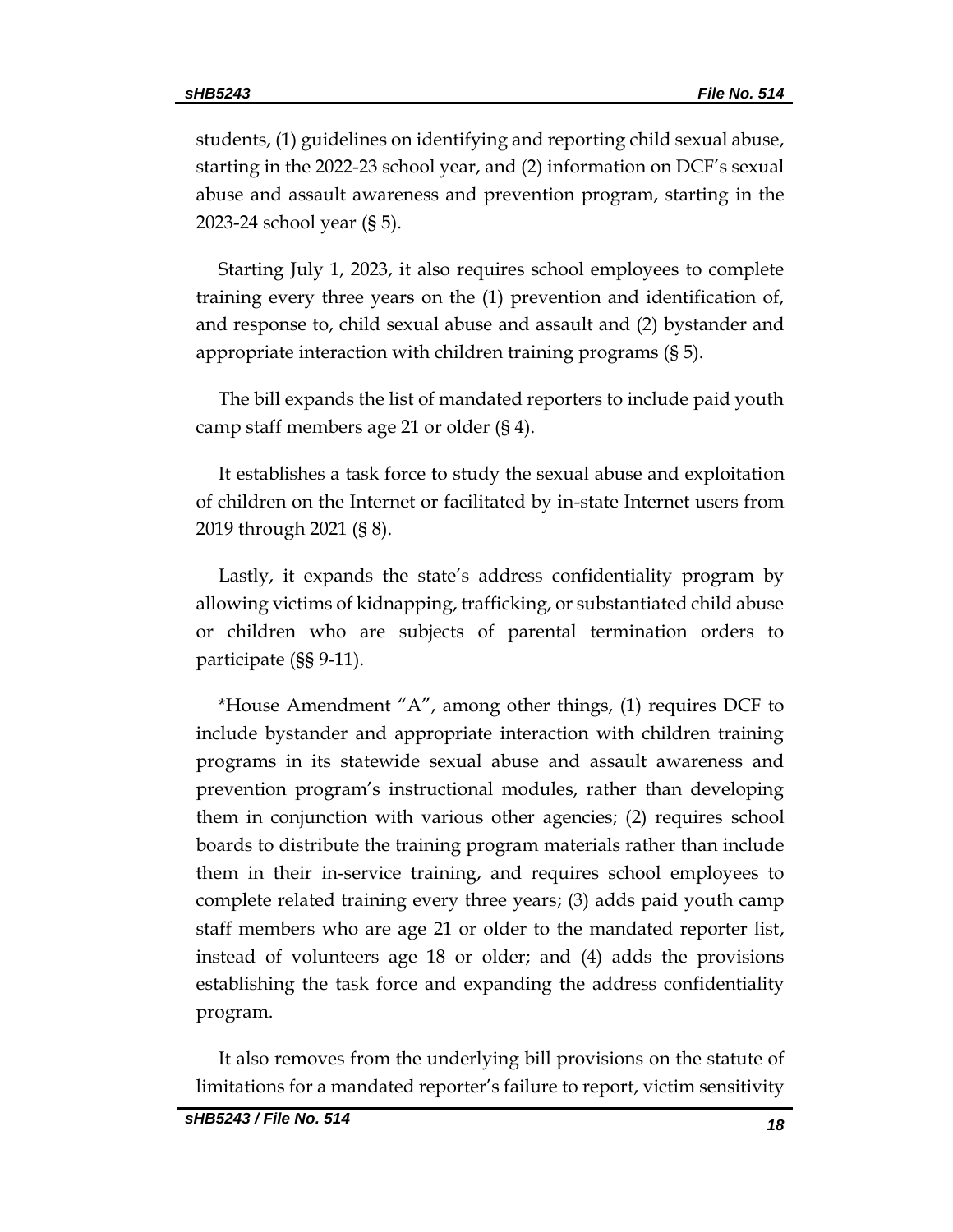training program, hiring check list, DCF's framework on sexual misconduct in schools and the associated school board policies, and state board of education disciplinary action.

EFFECTIVE DATE: July 1, 2022, except the provisions on (1) SDE's parent notification policy and form (§ 3) and the child abuse and exploitation task force (§ 8) are effective upon passage and (2) expanding the list of mandated reporters (§ 4) is effective October 1, 2022.

#### **§§ 1-3 — CONNECTICUT SCHOOL HEALTH SURVEY**

The bill requires DPH, starting with the 2022-23 school year, to biennially administer the Connecticut School Health Survey to students in grades nine through 12, if the department receives funding from the federal Centers for Disease Control and Prevention (CDC) for it.

Under the bill, the survey must be (1) based on the CDC's Youth Risk Behavior Survey and (2) administered in the high schools the CDC randomly selects.

#### *Additional Survey Questions (§§ 1 & 2)*

The bill allows DPH to develop additional survey questions that are relevant to the health concerns of the state's high school students. If DPH does this, it must be in consultation with the departments of Children and Families, Education, and Mental Health and Addiction Services, and any other agency or public interest group DPH deems necessary.

It also requires the child advocate, in consultation with DPH and DCF and by October 1, 2022, to develop and update, as necessary, questions to assess the risk of youths becoming victims of sexual assault or misconduct by an adult. These questions must be included in the survey.

#### *DPH Guidelines (§ 1)*

The bill requires DPH to provide boards of education with guidelines on administering the survey, and the boards must do so according to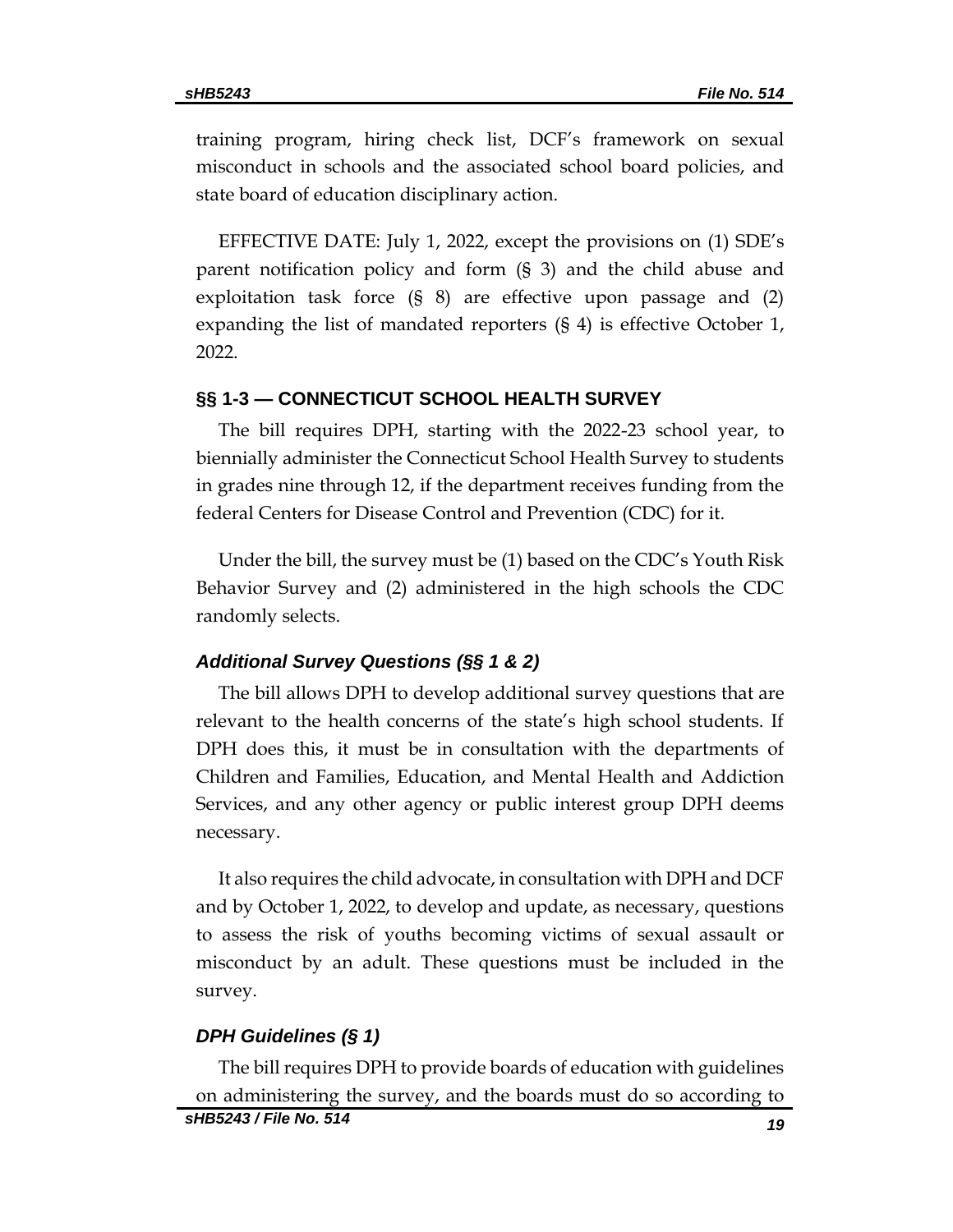these guidelines.

Under the bill, the guidelines must include the:

- 1. CDC survey protocol;
- 2. requirement to give parents the opportunity to exclude their children from the survey by denying permission in writing, on a DPH-prescribed form;
- 3. requirement for the survey to be anonymous and designed to protect student privacy;
- 4. timeframe for completing the survey; and
- 5. process for submitting survey results to the department.

## *SDE Uniform Parent Notification Policy and Form (§ 3)*

The bill requires SDE, by January 1, 2023, and in consultation with DPH, to develop a uniform parental notification policy and form for boards of education to use in administering the survey.

Under the bill, SDE's uniform policy must address timely notification to the parents or guardians of students in grades nine to 12 about the Connecticut School Health Survey at least 21 days before the date the board will administer the survey.

It also requires SDE to develop a notification form for parents and guardians that includes (1) an explanation of the survey and how a parent or guardian may opt out and (2) the Internet link to the survey.

# **§ 6 — STATE-WIDE SEXUAL ABUSE AND ASSAULT AWARENESS AND PREVENTION PROGRAM**

By law, DCF, in collaboration with SDE and Connecticut Alliance to End Sexual Violence, or a similar entity, must identify or develop a statewide sexual abuse and assault awareness and prevention program for use by boards of education. The bill delays the deadline for DCF to develop the program until July 1, 2023, and correspondingly delays the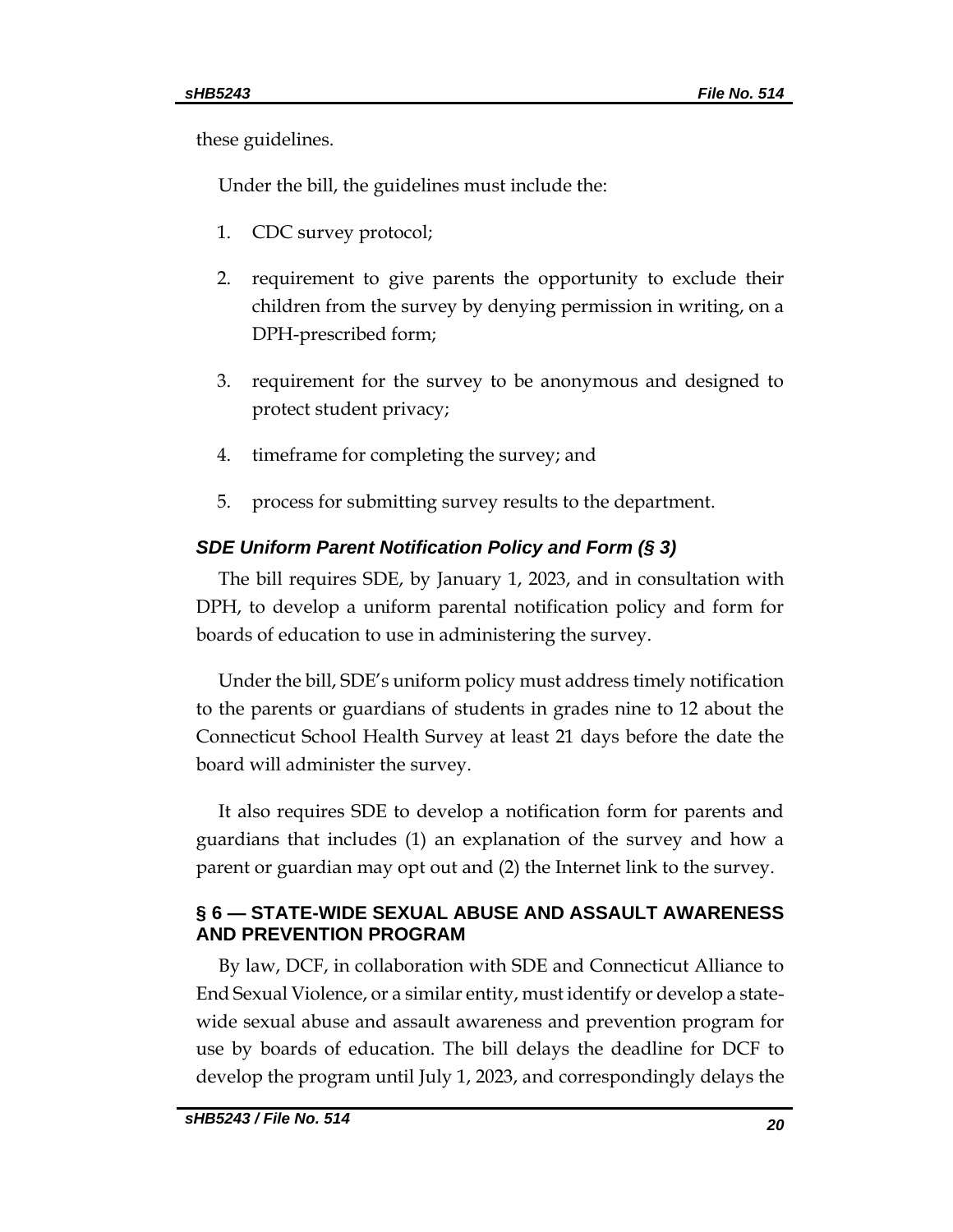deadline for school boards to implement the program until the 2023-24 school year.

Under current law, the program must include instructional modules for teachers that may include:

- 1. training on preventing, identifying, and responding to child sexual abuse and assault and
- 2. resources to further student, teacher, and parental awareness about child sexual abuse and assault and their prevention.

Under the bill, starting July 1, 2023, these instructional modules (1) must be for all school employees, not only teachers, and (2) may include a bystander training program and an appropriate interaction with children training program.

Under the bill, a "school employee" is:

- 1. a teacher, substitute teacher, school administrator, school superintendent, guidance counselor, school counselor, psychologist, social worker, nurse, physician, school paraprofessional, or coach (a) employed by a board of education or a private elementary, middle, or high school or (b) working in a public or private elementary, middle, or high school; or
- 2. anyone who, in the performance of his or her duties, has regular contact with students and provides services to or on behalf of students enrolled in a public or private elementary, middle, or high school, under a contract with the board of education or private school's supervisory agent.

# **§ 7 — DCF MATERIALS TO CERTAIN ORGANIZATIONS**

Starting July 1, 2023, the bill requires DCF to make available, upon request of a youth-serving organization or religious organization, any materials relating to the training regarding the (1) preventing, identifying, and responding to child sexual abuse and assault; (2)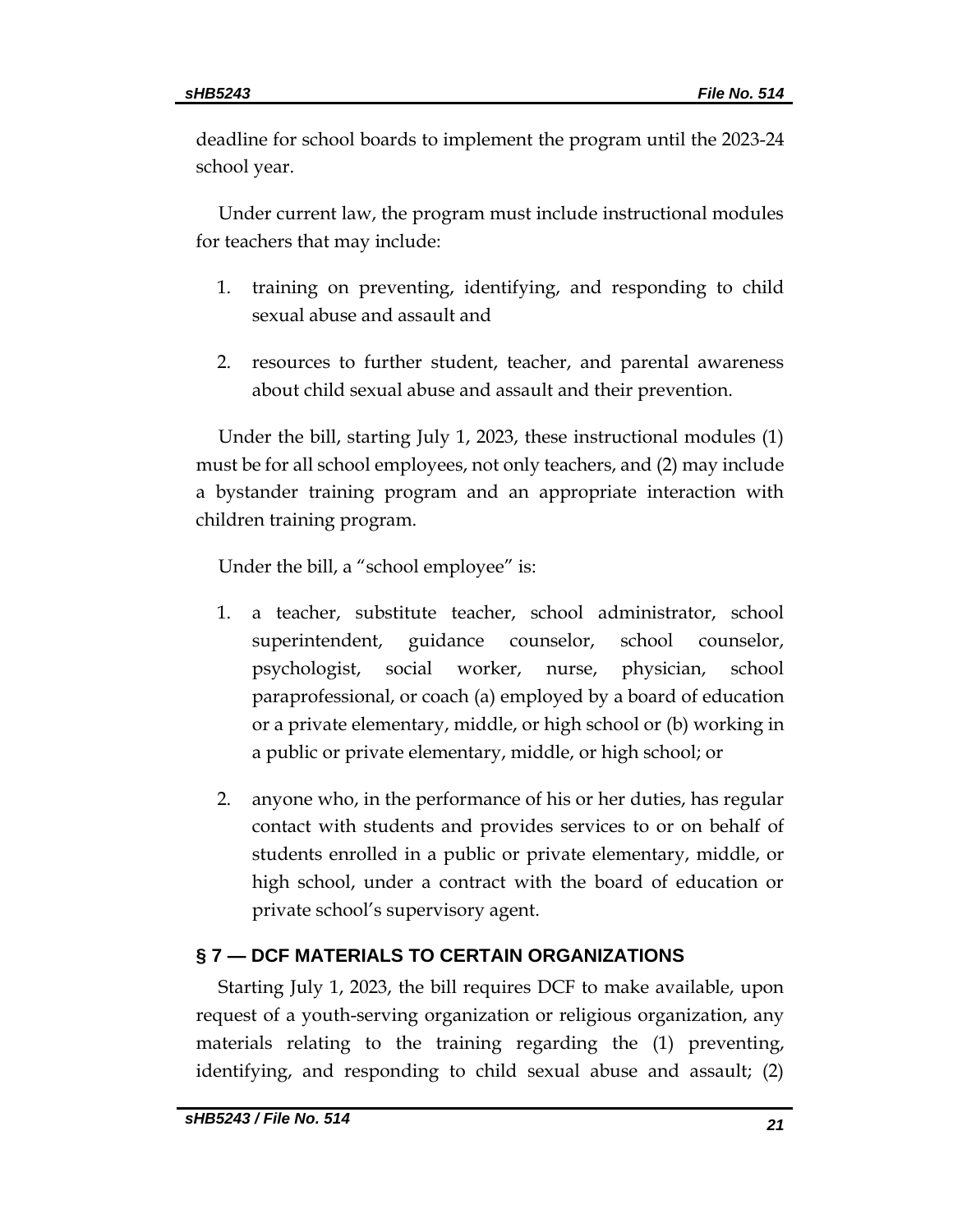bystander training program; and (3) appropriate interaction with children training program.

# **§ 5 — BOARD OF EDUCATION POLICIES ON REPORTING CHILD ABUSE AND NEGLECT**

## *Policy Distribution*

By law, each board of education must adopt a written policy for the mandatory reporting of suspected child abuse or neglect by school employees. (School employee has the same meaning as under § 6 above.)

Under existing law, the policy must be distributed annually to all school employees employed by the board. The bill requires that this annual distribution be done electronically.

Starting with the 2022-23 school year, the bill requires each local and regional school board to distribute a copy of the guidelines on identifying and reporting child sexual abuse developed by the governor's task force on justice for abused children. It must be distributed electronically to all school employees, board members, and the parents and guardians of students enrolled in the schools under the board's jurisdiction.

Starting with the 2023-24 school year, the bill requires each board of education to distribute electronically to all school employees, board members, and the parents and guardians of enrolled students, information on DCF's sexual abuse and assault awareness and prevention program (see § 6 above).

# *School Employee Training*

Starting on July 1, 2023, the bill requires each school employee employed by a board of education to complete:

- 1. training on preventing, identifying, and responding to child sexual abuse and assault;
- 2. the bystander training program; and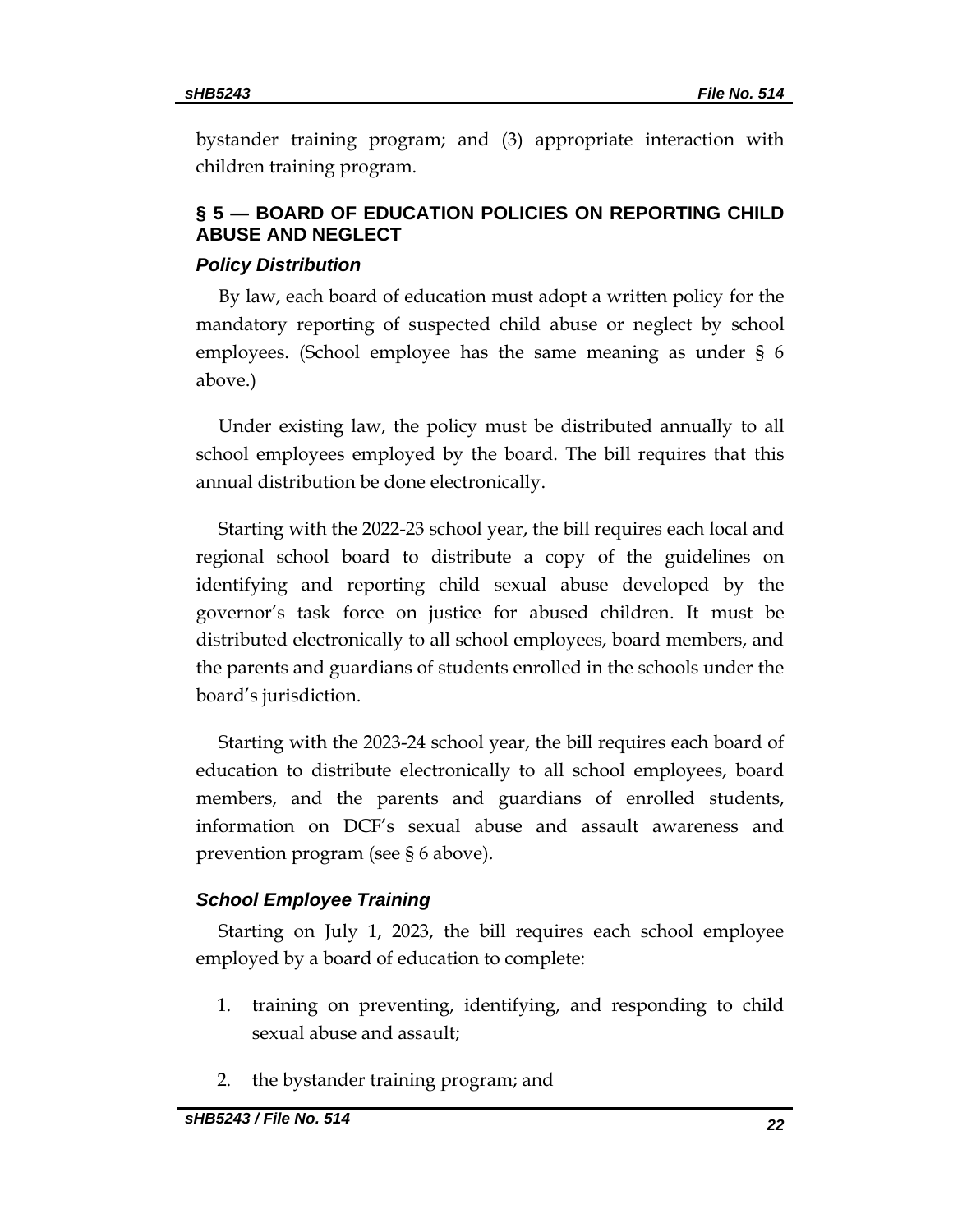3. the appropriate interaction with children training program.

Under the bill, each school employee must repeat the training at least once every three years.

# **§ 4 — MANDATED REPORTERS**

The law generally imposes a legal responsibility on a specified class of individuals and entities (e.g., doctors, social workers, and school employees) to report to the appropriate authorities any reasonable suspicion or belief that a child is being abused or neglected ("mandated reporters").

The bill expands the list of mandated reporters to include paid youth camp staff members age 21 or older. Under existing law, paid youth camp directors and paid assistant directors are already mandated reporters.

By law, failure to report suspected child abuse or neglect is a class A misdemeanor if a mandated reporter fails to report within the prescribed time period. But it is a class E felony if the (1) violation is a subsequent violation; (2) violation is willful, intentional, or due to gross negligence; or (3) mandated reporter had actual knowledge that a child was abused or neglected, or a student was the victim of sexual assault.

# **§ 8 — TASK FORCE ON CHILD SEXUAL ABUSE AND EXPLOITATION**

#### *Purpose*

The bill establishes a 9-member task force to study the sexual abuse and exploitation of children on the Internet, or facilitated by Internet users in the state, from January 1, 2019, through December 31, 2021.

The study must examine:

- 1. the types and frequency of this abuse and exploitation,
- 2. grooming tactics used by adults to engage in this abuse and exploitation, and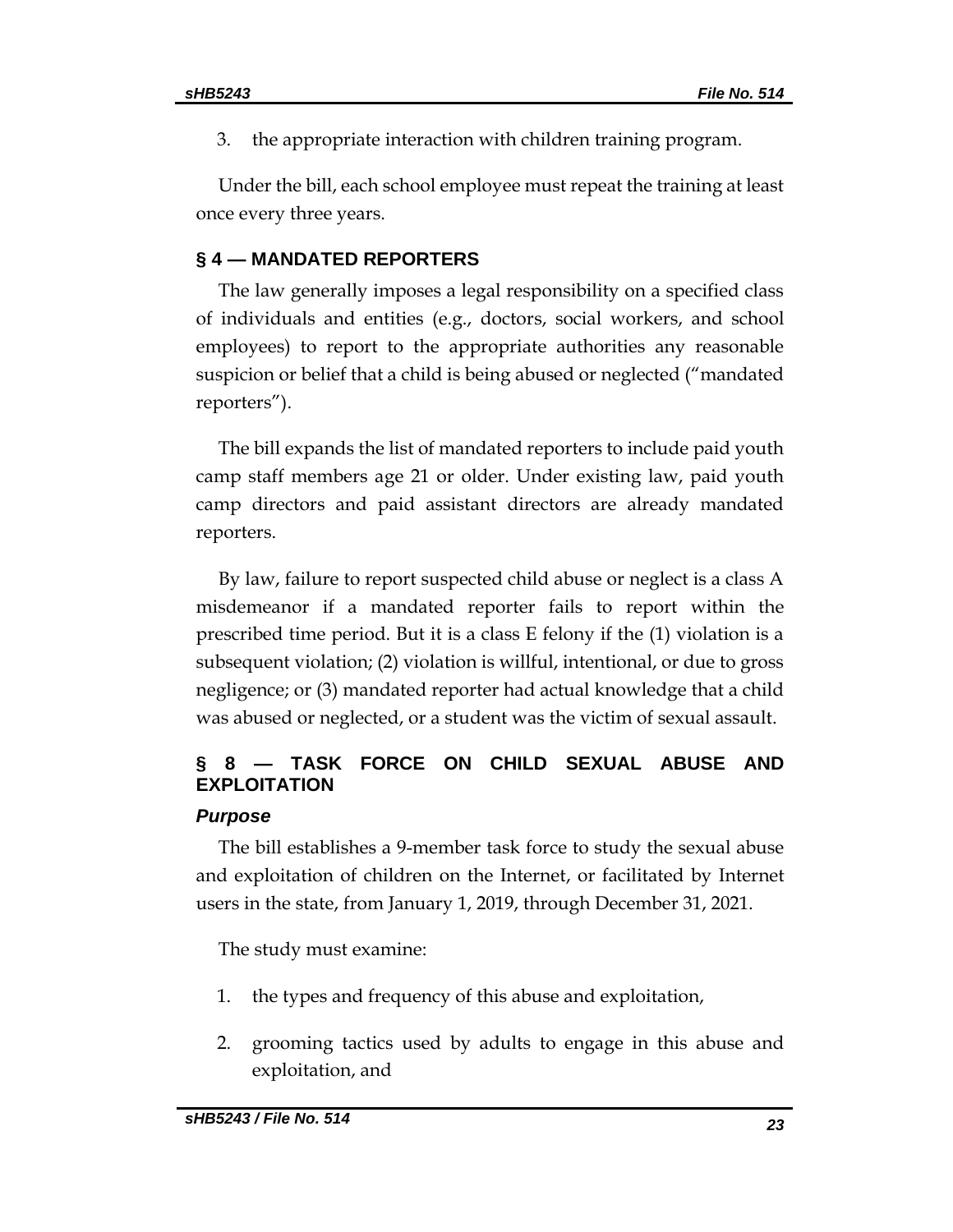3. any barriers that may prevent the adequate or timely investigation or prosecution of this abuse and exploitation.

## *Members and Appointments*

The task force includes the following members:

- 1. one appointed by the House speaker, who is a member of the Trafficking in Persons Council;
- 2. one appointed by the Senate president, who must have expertise in prosecuting child sexual abuse and exploitation originating online;
- 3. one appointed by the House majority leader, who represents a non-profit organization that raises awareness of online child sex abuse and exploitation;
- 4. one appointed by the Senate majority leader, who must have expertise in data and behavioral trends concerning child sexual abuse and exploitation;
- 5. one appointed by the House minority leader, who represents the Connecticut Police Chiefs Association;
- 6. one appointed by the Senate minority leader, who represents the Alliance to End Sexual Violence;
- 7. the DCF and Department of Emergency Services and Public Protection commissioners, or their designees; and
- 8. the chief state's attorney or his or her designee.

All initial appointments must be made within 30 days after the bill passes and any vacancy must be filled by the appointing authority.

The Children's Committee's chairpersons must select the task force's chairperson from among its members. The task force chairperson must schedule the first task force meeting, to be held within 60 days after the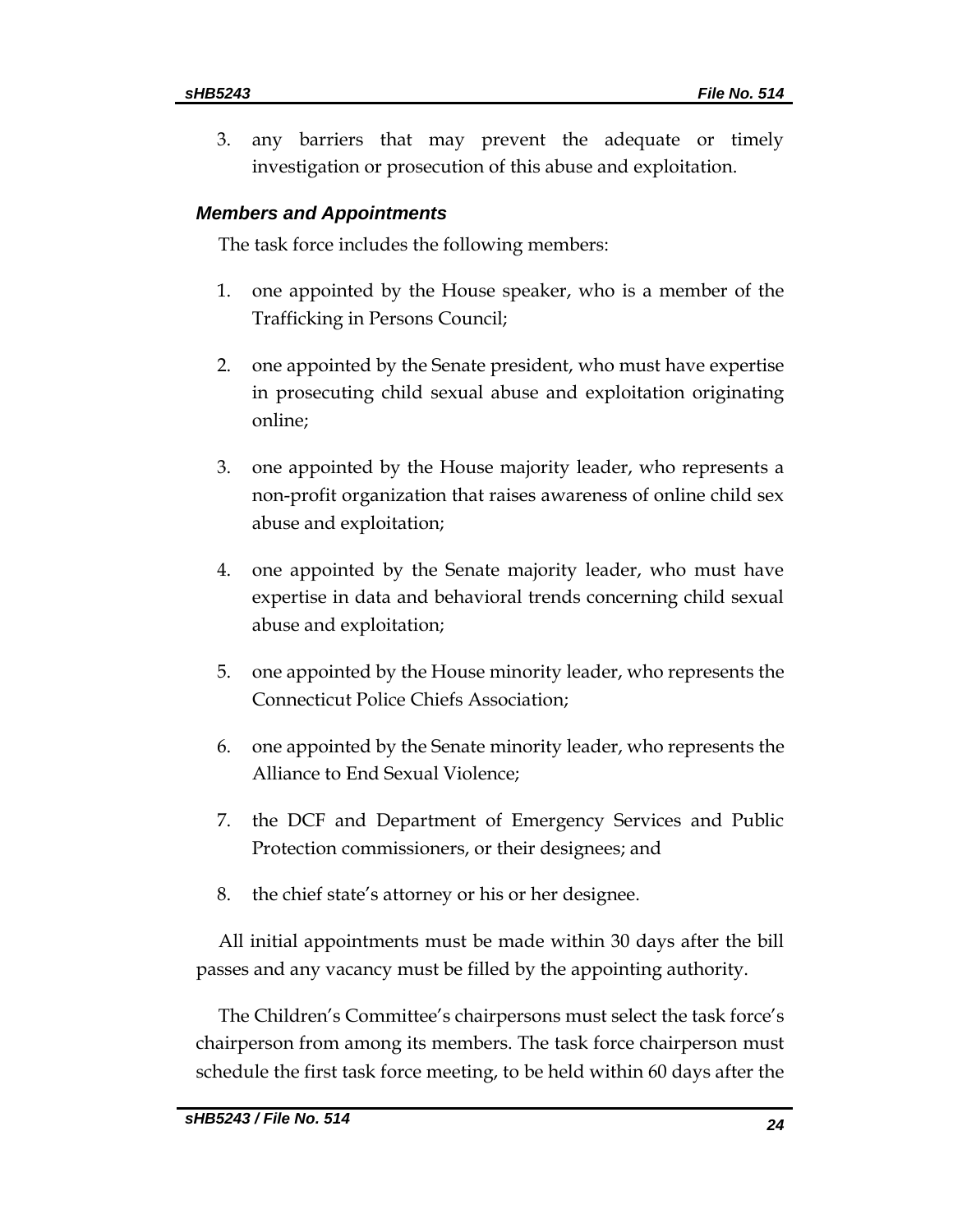bill passes.

The Children's Committee's staff must serve as the task force's administrative staff.

# *Reporting and Termination*

The task force must report its findings and recommendations to the Children's Committee by January 1, 2023. The report must include the:

- 1. number of allegations of this abuse and exploitation reported to law enforcement;
- 2. number of these reports that resulted in arrest and the number that resulted in prosecution; and
- 3. to the extent the task force can determine, the reasons why certain allegations were not prosecuted.

The report must not contain personally identifying information concerning victims of child sexual abuse or exploitation.

The task force terminates when it submits the report or January 1, 2023, whichever is later.

# **§§ 9-11 — ADDRESS CONFIDENTIALITY PROGRAM**

By law, the address confidentiality program, administered by the Secretary of the State (SOTS), allows certain victims to receive a substitute mailing address to keep their residential address confidential due to safety concerns (see BACKGROUND).

The bill expands the program by allowing the following individuals to participate:

- 1. victims of (a) 1st or 2nd degree kidnapping, (b) 1st or 2nd degree kidnapping with a firearm, or (c) human trafficking;
- 2. victims of child abuse that was substantiated by DCF and the basis for issuing a restraining order or civil protection order; and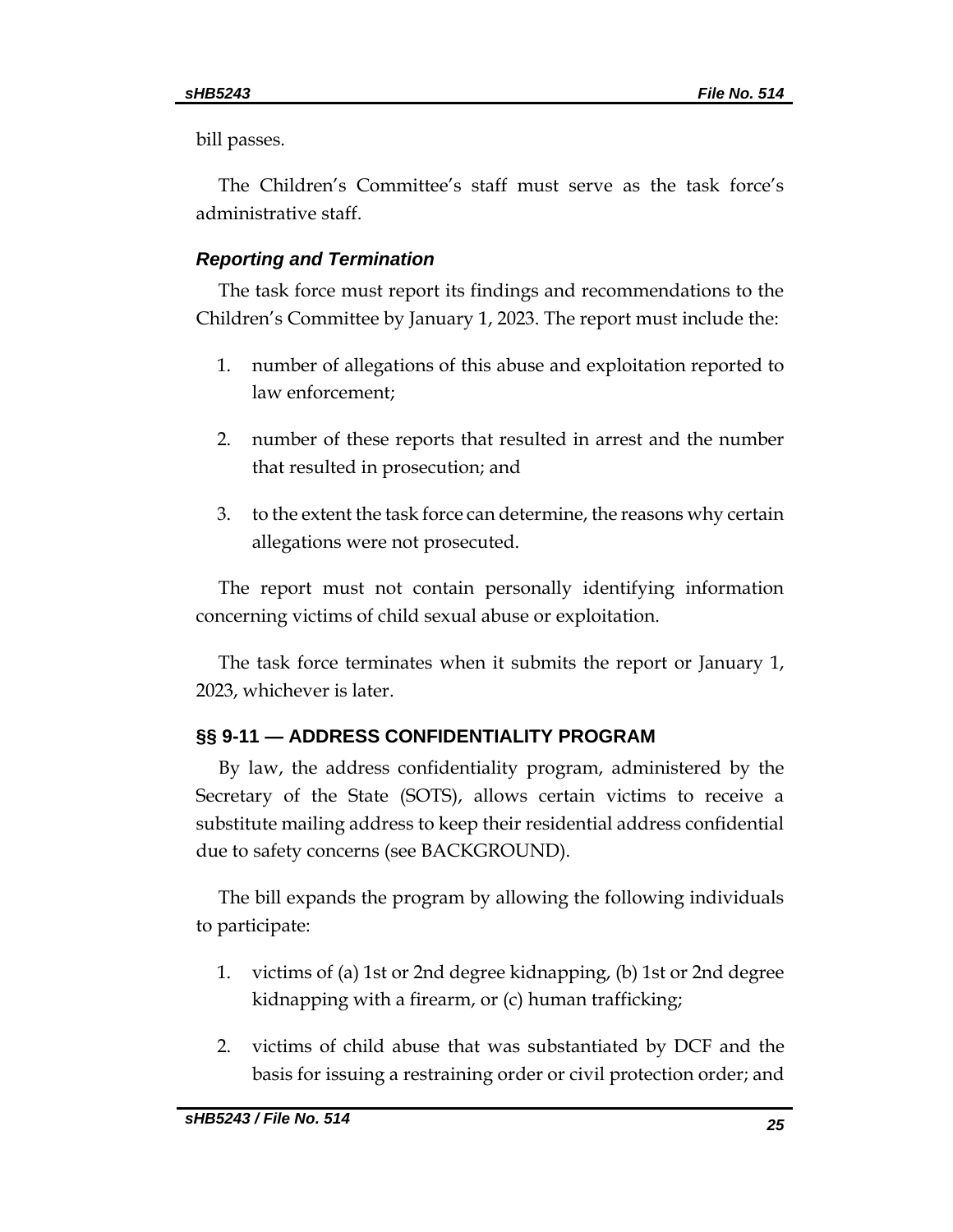3. children who are the subject of petitions to terminate parental rights granted by the court.

Current law already allows victims of family violence; injury or risk of injury to a child; 1st, 2nd, 3rd, or 4th degree sexual assault; 1st degree aggravated sexual assault; 3rd degree sexual assault with a firearm; sexual assault in a spousal or cohabiting relationship; or 1st, 2nd, or 3rd degree stalking to participate in the program.

Under the bill, SOTS must certify an application from any of the above persons if it is filed on the prescribed form and includes a statement made under penalty of false statement that the person, or the person on whose behalf the application is filed, is such a victim or child and fears for their safety or that of any children living in the home. As under existing law, the application must also (1) be dated and signed, (2) designate SOTS as the agent for service of process and mailing purposes, (3) include supporting documentation, and (4) provide a Connecticut residential address and phone numbers, if available.

(Presumably, DCF, a temporary or permanent guardian, or adoptive parent would initiate the program application on a child's behalf, following a process determined by SOTS under its authority to adopt regulations for this program.)

## **BACKGROUND**

#### *CDC's Youth Risk Behavior Survey*

Under existing agency practice, DPH biennially conducts the CDC's Youth Risk Behavior Survey, administered in Connecticut as the Connecticut School Health Survey, with funding provided through a cooperative agreement with the CDC. The CDC randomly selects approximately 50 high schools that are a representative sample of public high school students. DPH staff obtain permission from the CDCselected schools to conduct the survey.

#### *Address Confidentiality Program*

By law, once an applicant to the address confidentiality program is